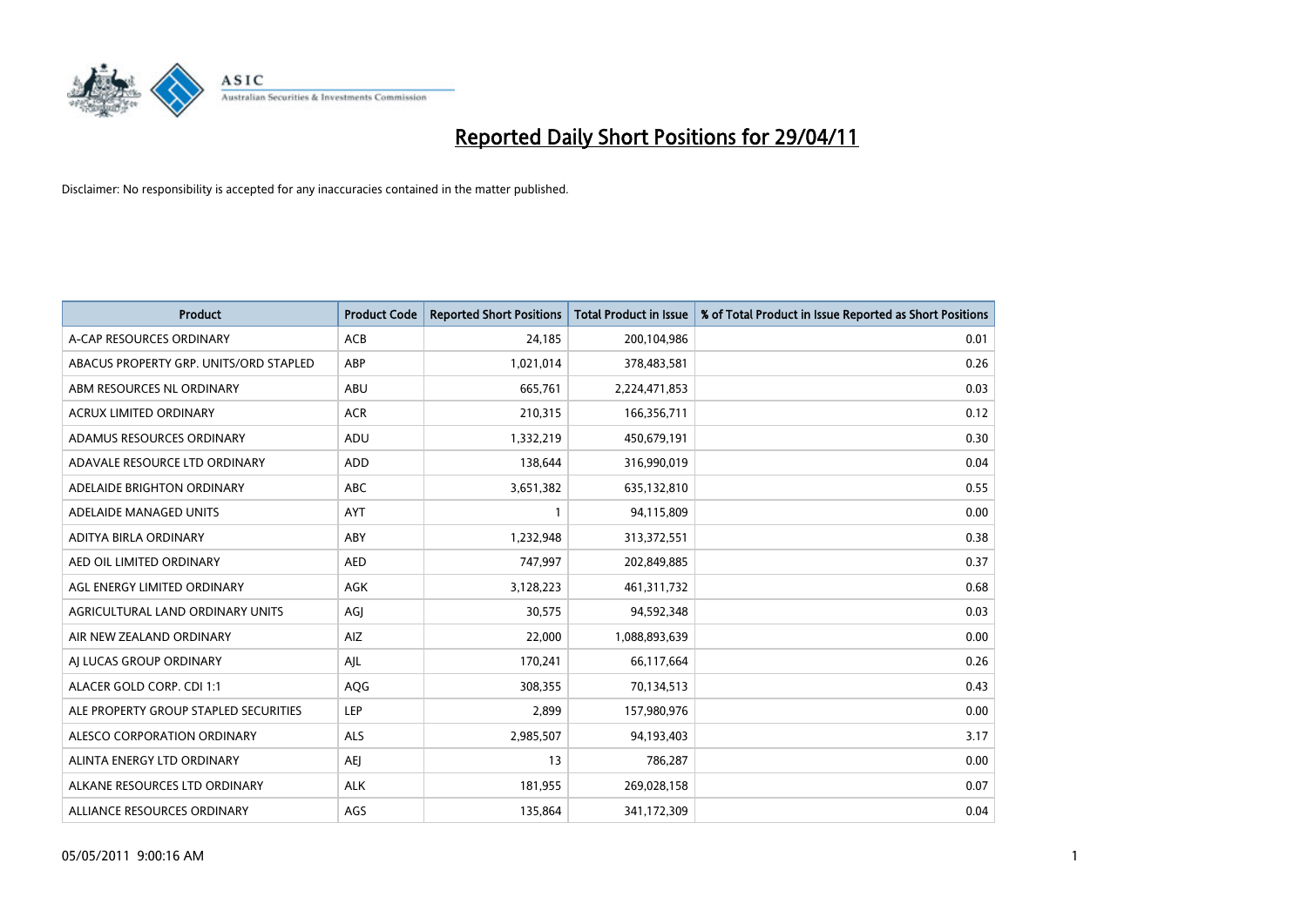

| <b>Product</b>                          | <b>Product Code</b> | <b>Reported Short Positions</b> | <b>Total Product in Issue</b> | % of Total Product in Issue Reported as Short Positions |
|-----------------------------------------|---------------------|---------------------------------|-------------------------------|---------------------------------------------------------|
| ALLIED GOLD LIMITED ORDINARY            | <b>ALD</b>          | 1,302,608                       | 1,198,537,554                 | 0.11                                                    |
| ALUMINA LIMITED ORDINARY                | <b>AWC</b>          | 19,763,154                      | 2,440,196,187                 | 0.81                                                    |
| AMADEUS ENERGY ORDINARY                 | AMU                 | 604,000                         | 300,288,855                   | 0.20                                                    |
| AMALGAMATED HOLDINGS ORDINARY           | <b>AHD</b>          | 15,827                          | 157,458,568                   | 0.01                                                    |
| AMCOR LIMITED ORDINARY                  | <b>AMC</b>          | 6,126,569                       | 1,227,383,880                 | 0.47                                                    |
| AMP LIMITED ORDINARY                    | AMP                 | 10,599,264                      | 2,789,686,764                 | 0.38                                                    |
| AMPELLA MINING ORDINARY                 | <b>AMX</b>          | 459.985                         | 203,285,108                   | 0.21                                                    |
| ANGLOGOLD ASHANTI CDI 5:1               | AGG                 | 11,357                          | 89,207,765                    | 0.01                                                    |
| ANSELL LIMITED ORDINARY                 | <b>ANN</b>          | 4,211,551                       | 133,007,903                   | 3.15                                                    |
| ANTARES ENERGY LTD ORDINARY             | <b>AZZ</b>          | 101,632                         | 275,500,000                   | 0.04                                                    |
| ANZ BANKING GRP LTD ORDINARY            | ANZ                 | 7,305,270                       | 2,596,524,283                 | 0.27                                                    |
| APA GROUP STAPLED SECURITIES            | <b>APA</b>          | 6,557,802                       | 556,193,951                   | 1.16                                                    |
| APEX MINERALS NL ORDINARY               | <b>AXM</b>          | 885,146                         | 5,550,243,713                 | 0.02                                                    |
| APN EUROPEAN RETAIL UNITS STAPLED SEC.  | <b>AEZ</b>          | 11,832                          | 544,910,660                   | 0.00                                                    |
| APN NEWS & MEDIA ORDINARY               | <b>APN</b>          | 16,058,322                      | 618,568,292                   | 2.60                                                    |
| AQUARIUS PLATINUM. ORDINARY             | <b>AOP</b>          | 3,279,315                       | 470,070,802                   | 0.69                                                    |
| AQUILA RESOURCES ORDINARY               | <b>AQA</b>          | 4,096,249                       | 374,323,124                   | 1.11                                                    |
| ARAFURA RESOURCE LTD ORDINARY           | <b>ARU</b>          | 5,210,668                       | 367,980,342                   | 1.42                                                    |
| ARB CORPORATION ORDINARY                | <b>ARP</b>          | 12,412                          | 72,481,302                    | 0.01                                                    |
| ARDENT LEISURE GROUP STAPLED SECURITIES | AAD                 | 244.234                         | 318,147,978                   | 0.07                                                    |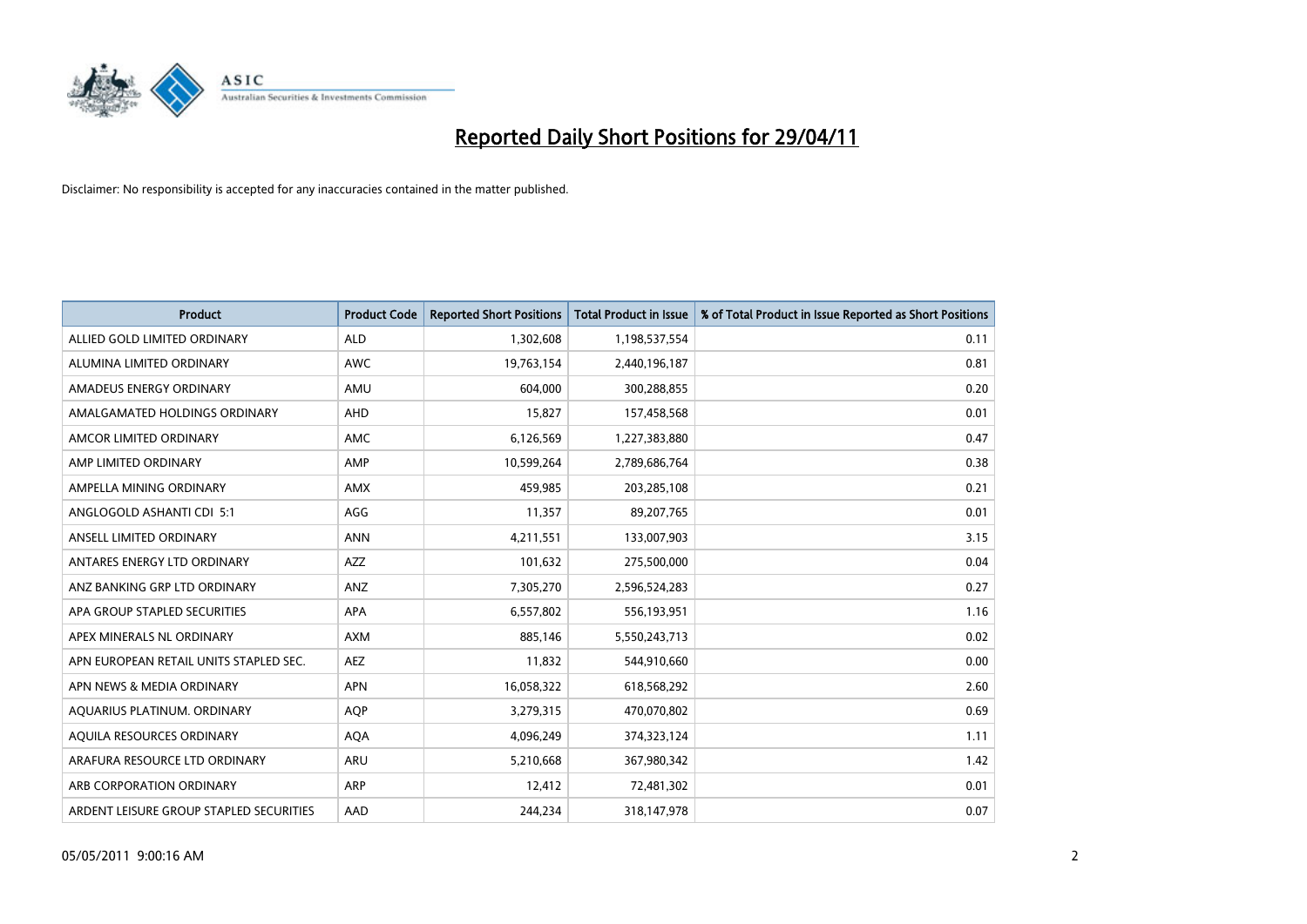

| <b>Product</b>                          | <b>Product Code</b> | <b>Reported Short Positions</b> | <b>Total Product in Issue</b> | % of Total Product in Issue Reported as Short Positions |
|-----------------------------------------|---------------------|---------------------------------|-------------------------------|---------------------------------------------------------|
| ARISTOCRAT LEISURE ORDINARY             | ALL                 | 29,238,090                      | 536,480,307                   | 5.44                                                    |
| ASCIANO LIMITED ORDINARY                | <b>AIO</b>          | 31,430,074                      | 2,926,103,883                 | 1.09                                                    |
| ASG GROUP LIMITED ORDINARY              | <b>ASZ</b>          | 16,759                          | 169,117,796                   | 0.01                                                    |
| ASPEN GROUP ORD/UNITS STAPLED           | <b>APZ</b>          | 1,149,237                       | 592,674,670                   | 0.19                                                    |
| ASPIRE MINING LTD ORDINARY              | <b>AKM</b>          | 34,149                          | 535,971,483                   | 0.01                                                    |
| <b>ASTON RES LTD ORDINARY</b>           | <b>AZT</b>          | 129,003                         | 204,527,604                   | 0.06                                                    |
| ASTRO JAP PROP GROUP STAPLED SECURITIES | AJA                 | 27,162                          | 58,445,002                    | 0.05                                                    |
| ASX LIMITED ORDINARY                    | ASX                 | 924,257                         | 175,136,729                   | 0.54                                                    |
| ATLANTIC LIMITED ORDINARY               | ATI                 | 531,979                         | 113,159,279                   | 0.47                                                    |
| ATLAS IRON LIMITED ORDINARY             | <b>AGO</b>          | 2,303,025                       | 823,820,142                   | 0.26                                                    |
| AURORA MINERALS LTD ORDINARY            | <b>ARM</b>          | 457                             | 104,167,499                   | 0.00                                                    |
| <b>AURORA OIL &amp; GAS ORDINARY</b>    | <b>AUT</b>          | 3,648,585                       | 403,687,342                   | 0.89                                                    |
| AUSDRILL LIMITED ORDINARY               | ASL                 | 632,496                         | 300,677,909                   | 0.21                                                    |
| AUSENCO LIMITED ORDINARY                | AAX                 | 3,131,764                       | 122,987,022                   | 2.53                                                    |
| <b>AUSTAL LIMITED ORDINARY</b>          | ASB                 | 148,319                         | 188,069,638                   | 0.08                                                    |
| AUSTAR UNITED ORDINARY                  | <b>AUN</b>          | 2,304,252                       | 1,271,389,658                 | 0.16                                                    |
| AUSTBROKERS HOLDINGS ORDINARY           | <b>AUB</b>          | $\overline{2}$                  | 54,339,433                    | 0.00                                                    |
| AUSTEREO GROUP LTD. ORDINARY            | <b>AEO</b>          | 297,271                         | 344,783,708                   | 0.08                                                    |
| AUSTIN ENGINEERING ORDINARY             | ANG                 | 101,610                         | 71,714,403                    | 0.14                                                    |
| <b>AUSTRALAND ASSETS ASSETS</b>         | AAZPB               | 1,168                           | 2,750,000                     | 0.04                                                    |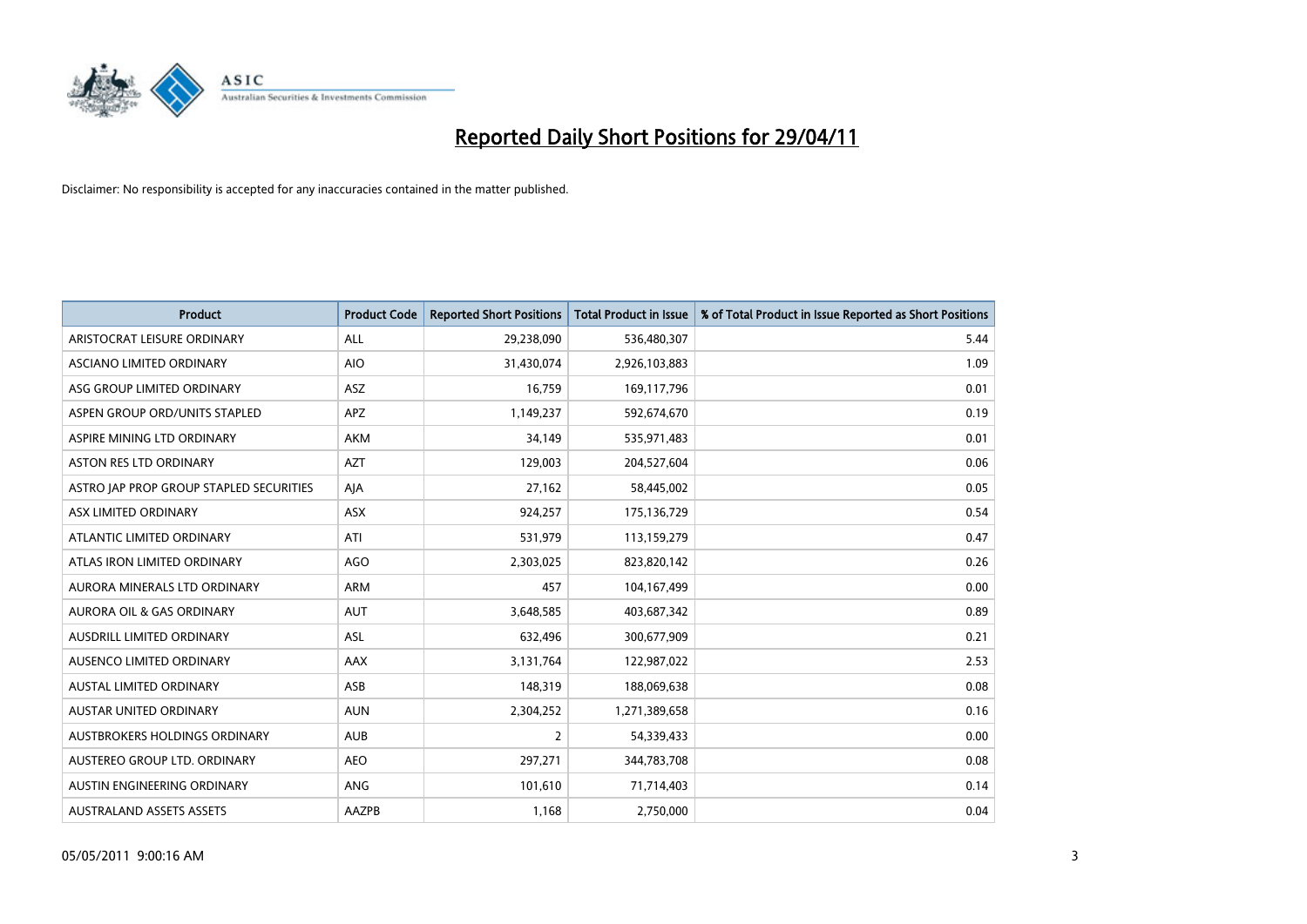

| <b>Product</b>                       | <b>Product Code</b> | <b>Reported Short Positions</b> | Total Product in Issue | % of Total Product in Issue Reported as Short Positions |
|--------------------------------------|---------------------|---------------------------------|------------------------|---------------------------------------------------------|
| AUSTRALAND PROPERTY STAPLED SECURITY | <b>ALZ</b>          | 806,981                         | 576,846,597            | 0.12                                                    |
| AUSTRALIAN AGRICULT. ORDINARY        | AAC                 | 4,330,997                       | 264,264,459            | 1.62                                                    |
| <b>AUSTRALIAN EDUCATION UNITS</b>    | <b>AEU</b>          | 625.000                         | 175,465,397            | 0.36                                                    |
| AUSTRALIAN INFRASTR. UNITS/ORDINARY  | <b>AIX</b>          | 774,134                         | 620,733,944            | 0.12                                                    |
| AUSTRALIAN MINES LTD ORDINARY        | <b>AUZ</b>          | 1,400,000                       | 576,910,315            | 0.24                                                    |
| AUSTRALIAN PHARM, ORDINARY           | API                 | 807,865                         | 488,115,883            | 0.16                                                    |
| AUTOMOTIVE HOLDINGS ORDINARY         | <b>AHE</b>          | 156,977                         | 226,387,577            | 0.07                                                    |
| AVEXA LIMITED ORDINARY               | <b>AVX</b>          | 243,657                         | 847,688,779            | 0.03                                                    |
| AWE LIMITED ORDINARY                 | <b>AWE</b>          | 1,845,982                       | 521,871,941            | 0.36                                                    |
| AZUMAH RESOURCES ORDINARY            | <b>AZM</b>          | 164,025                         | 272,696,055            | 0.06                                                    |
| BANDANNA ENERGY ORDINARY             | <b>BND</b>          | 164,325                         | 426,515,482            | 0.03                                                    |
| BANK OF QUEENSLAND. ORDINARY         | <b>BOQ</b>          | 3,533,206                       | 222,072,957            | 1.56                                                    |
| <b>BANNERMAN RESOURCES ORDINARY</b>  | <b>BMN</b>          | 205,923                         | 234,435,934            | 0.09                                                    |
| <b>BATHURST RESOURCES ORDINARY</b>   | <b>BTU</b>          | 4,425,730                       | 613,741,330            | 0.71                                                    |
| <b>BAUXITE RESOURCE LTD ORDINARY</b> | <b>BAU</b>          | 109,797                         | 235,379,896            | 0.05                                                    |
| BC IRON LIMITED ORDINARY             | <b>BCI</b>          | 30,528                          | 94,361,000             | 0.04                                                    |
| BEACH ENERGY LIMITED ORDINARY        | <b>BPT</b>          | 2,262,617                       | 1,102,788,311          | 0.19                                                    |
| BEADELL RESOURCE LTD ORDINARY        | <b>BDR</b>          | 1,066,984                       | 622,147,828            | 0.16                                                    |
| BENDIGO AND ADELAIDE ORDINARY        | <b>BEN</b>          | 5,500,725                       | 360,048,771            | 1.53                                                    |
| BERKELEY RESOURCES ORDINARY          | <b>BKY</b>          | 219,283                         | 174,298,273            | 0.11                                                    |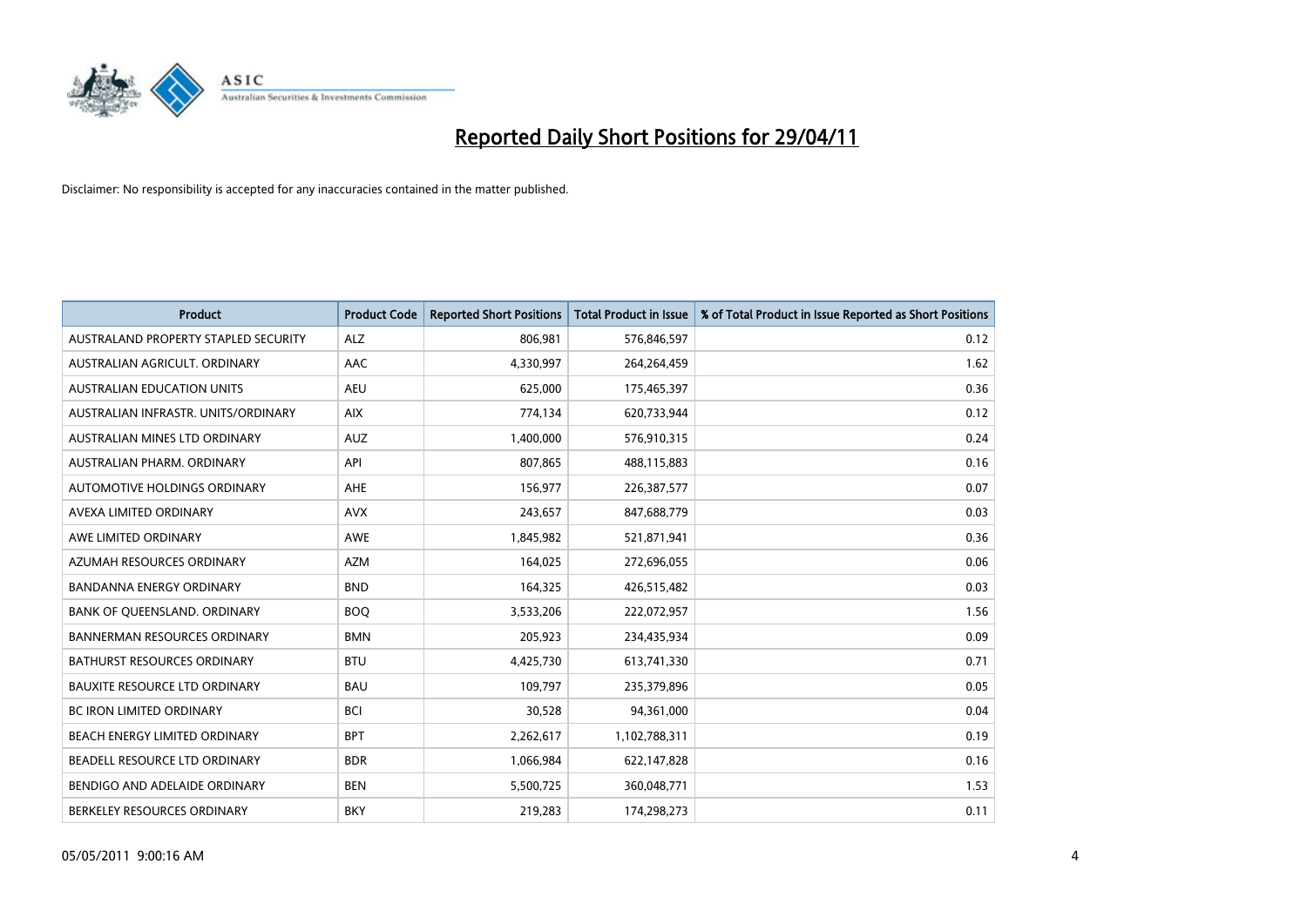

| <b>Product</b>                       | <b>Product Code</b> | <b>Reported Short Positions</b> | <b>Total Product in Issue</b> | % of Total Product in Issue Reported as Short Positions |
|--------------------------------------|---------------------|---------------------------------|-------------------------------|---------------------------------------------------------|
| BETASHARES ASX FIN ETF UNITS         | <b>OFN</b>          | 28,500                          | 4,509,251                     | 0.63                                                    |
| BETASHARES ASX RES ETF UNITS         | <b>ORE</b>          | 198,220                         | 4,519,432                     | 4.39                                                    |
| <b>BHP BILLITON LIMITED ORDINARY</b> | <b>BHP</b>          | 42,964,476                      | 3,209,181,688                 | 1.28                                                    |
| <b>BILLABONG ORDINARY</b>            | <b>BBG</b>          | 14,325,446                      | 254,037,587                   | 5.62                                                    |
| <b>BIOTA HOLDINGS ORDINARY</b>       | <b>BTA</b>          | 2,002,368                       | 181,417,556                   | 1.10                                                    |
| <b>BISALLOY STEEL ORDINARY</b>       | <b>BIS</b>          | 84.480                          | 216,455,965                   | 0.04                                                    |
| BKI INVESTMENT LTD ORDINARY          | <b>BKI</b>          | 508                             | 422,863,407                   | 0.00                                                    |
| <b>BLACKTHORN RESOURCES ORDINARY</b> | <b>BTR</b>          | 35,848                          | 106,885,300                   | 0.03                                                    |
| <b>BLUESCOPE STEEL LTD ORDINARY</b>  | <b>BSL</b>          | 44,676,570                      | 1,842,207,385                 | 2.42                                                    |
| <b>BOART LONGYEAR ORDINARY</b>       | <b>BLY</b>          | 7,734,498                       | 461, 163, 412                 | 1.65                                                    |
| <b>BOOM LOGISTICS ORDINARY</b>       | <b>BOL</b>          | 337,999                         | 461,500,712                   | 0.07                                                    |
| <b>BORAL LIMITED, ORDINARY</b>       | <b>BLD</b>          | 30,348,593                      | 729,925,990                   | 4.16                                                    |
| BOTSWANA METALS LTD ORDINARY         | <b>BML</b>          | 7,000                           | 143,717,013                   | 0.00                                                    |
| <b>BOUGAINVILLE COPPER ORDINARY</b>  | <b>BOC</b>          | 5,074                           | 401,062,500                   | 0.00                                                    |
| <b>BOW ENERGY LIMITED ORDINARY</b>   | <b>BOW</b>          | 3,454,713                       | 349,417,229                   | 0.97                                                    |
| <b>BRADKEN LIMITED ORDINARY</b>      | <b>BKN</b>          | 1,590,479                       | 142,829,226                   | 1.09                                                    |
| <b>BRAMBLES LIMITED ORDINARY</b>     | <b>BXB</b>          | 11,081,435                      | 1,479,190,996                 | 0.73                                                    |
| <b>BREVILLE GROUP LTD ORDINARY</b>   | <b>BRG</b>          | 3,740                           | 129,995,322                   | 0.00                                                    |
| <b>BRICKWORKS LIMITED ORDINARY</b>   | <b>BKW</b>          | 13,793                          | 147,567,333                   | 0.01                                                    |
| BROCKMAN RESOURCES ORDINARY          | <b>BRM</b>          | 77,128                          | 144,803,151                   | 0.05                                                    |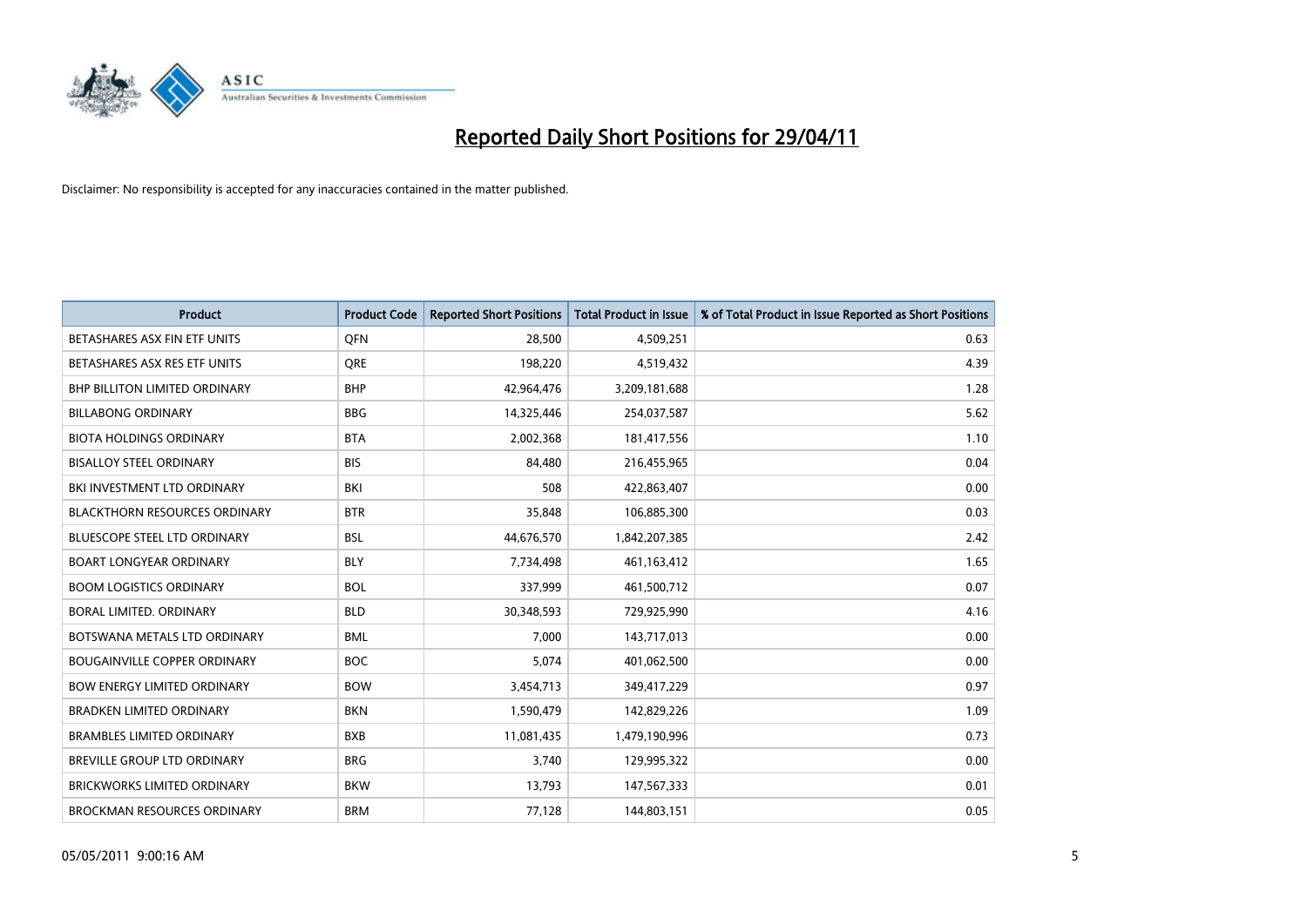

| <b>Product</b>                        | <b>Product Code</b> | <b>Reported Short Positions</b> | <b>Total Product in Issue</b> | % of Total Product in Issue Reported as Short Positions |
|---------------------------------------|---------------------|---------------------------------|-------------------------------|---------------------------------------------------------|
| BT INVESTMENT MNGMNT ORDINARY         | <b>BTT</b>          | 555,044                         | 160,000,000                   | 0.35                                                    |
| <b>BURU ENERGY ORDINARY</b>           | <b>BRU</b>          | 7,233,251                       | 182,780,549                   | 3.96                                                    |
| <b>BWP TRUST ORDINARY UNITS</b>       | <b>BWP</b>          | 878.355                         | 520,012,793                   | 0.16                                                    |
| CABCHARGE AUSTRALIA ORDINARY          | CAB                 | 1,133,597                       | 120,437,014                   | 0.93                                                    |
| CALTEX AUSTRALIA ORDINARY             | <b>CTX</b>          | 6,051,850                       | 270,000,000                   | 2.24                                                    |
| <b>CAMPBELL BROTHERS ORDINARY</b>     | CPB                 | 153,478                         | 67,503,411                    | 0.21                                                    |
| CAPE LAMBERT RES LTD ORDINARY         | <b>CFE</b>          | 1,191,813                       | 571,849,603                   | 0.21                                                    |
| CAPRAL LIMITED ORDINARY               | CAA                 | 160,000                         | 387,898,255                   | 0.04                                                    |
| <b>CARBON ENERGY ORDINARY</b>         | <b>CNX</b>          | 725,147                         | 698,517,858                   | 0.10                                                    |
| <b>CARDNO LIMITED ORDINARY</b>        | CDD                 | 4,691                           | 106,840,756                   | 0.00                                                    |
| CARNARVON PETROLEUM ORDINARY          | <b>CVN</b>          | 6,563,699                       | 687,820,634                   | 0.96                                                    |
| <b>CARNEGIE WAVE ENERGY ORDINARY</b>  | <b>CWE</b>          | 83,000                          | 859,087,627                   | 0.01                                                    |
| CARPATHIAN RESOURCES ORDINARY         | <b>CPN</b>          | 75,000                          | 265,533,501                   | 0.03                                                    |
| CARPENTARIA EXP. LTD ORDINARY         | CAP                 | 9,777                           | 98,741,301                    | 0.01                                                    |
| CARSALES.COM LTD ORDINARY             | <b>CRZ</b>          | 3,480,193                       | 234,338,300                   | 1.48                                                    |
| CASH CONVERTERS ORD/DIV ACCESS        | CCV                 | 68,191                          | 379,761,025                   | 0.01                                                    |
| <b>CASPIAN OIL &amp; GAS ORDINARY</b> | CIG                 | 50,000                          | 1,331,500,513                 | 0.00                                                    |
| CATALPA RESOURCES ORDINARY            | <b>CAH</b>          | 143,284                         | 178,014,015                   | 0.08                                                    |
| CEC GROUP LIMITED ORDINARY            | <b>CEG</b>          | 1,750                           | 79,662,662                    | 0.00                                                    |
| <b>CELLNET GROUP ORDINARY</b>         | <b>CLT</b>          | 1,342                           | 61,596,082                    | 0.00                                                    |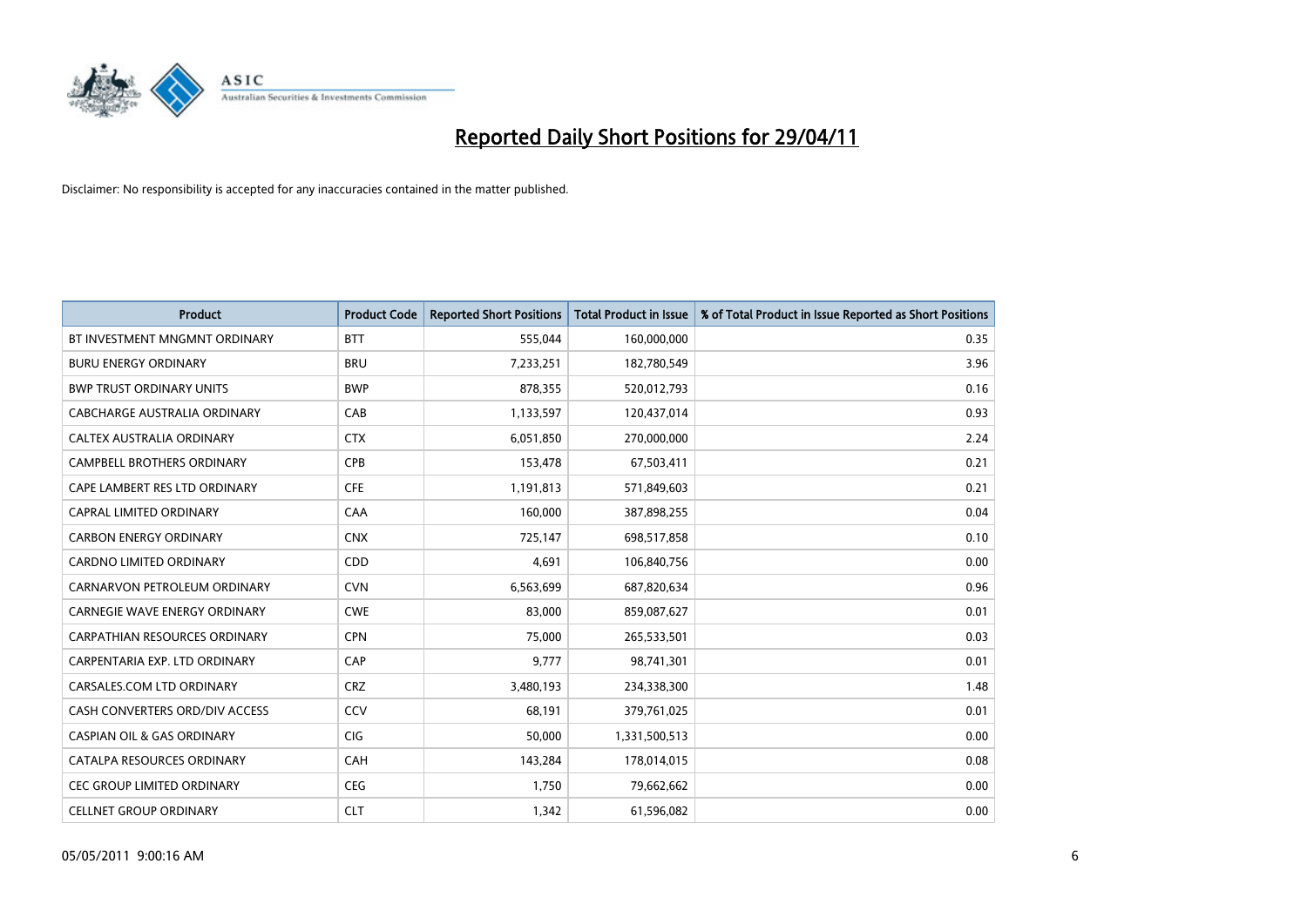

| <b>Product</b>                                | <b>Product Code</b> | <b>Reported Short Positions</b> | Total Product in Issue | % of Total Product in Issue Reported as Short Positions |
|-----------------------------------------------|---------------------|---------------------------------|------------------------|---------------------------------------------------------|
| CENTRAL PETROLEUM ORDINARY                    | <b>CTP</b>          | 810,150                         | 982,298,842            | 0.08                                                    |
| CENTRO PROPERTIES UNITS/ORD STAPLED           | <b>CNP</b>          | 209,474                         | 972,414,514            | 0.02                                                    |
| <b>CENTRO RETAIL GROUP STAPLED SECURITIES</b> | <b>CER</b>          | 782,873                         | 2,286,399,424          | 0.03                                                    |
| CERAMIC FUEL CELLS ORDINARY                   | <b>CFU</b>          | 1,495,654                       | 1,201,353,566          | 0.11                                                    |
| <b>CFS RETAIL PROPERTY UNITS</b>              | <b>CFX</b>          | 35,459,146                      | 2,839,591,911          | 1.22                                                    |
| CGA MINING LIMITED ORDINARY                   | <b>CGX</b>          | 218,900                         | 333,265,726            | 0.07                                                    |
| CHALLENGER DIV.PRO. STAPLED UNITS             | <b>CDI</b>          | 65,525                          | 913,426,007            | 0.00                                                    |
| CHALLENGER INFRAST. STAPLED UNITS             | <b>CIF</b>          | 16,362                          | 316,223,785            | 0.00                                                    |
| CHALLENGER LIMITED ORDINARY                   | <b>CGF</b>          | 5,196,550                       | 500,332,188            | 1.03                                                    |
| CHANDLER MACLEOD LTD ORDINARY                 | <b>CMG</b>          | 11,970                          | 463,971,344            | 0.00                                                    |
| CHARTER HALL GROUP STAPLED US PROHIBIT.       | <b>CHC</b>          | 1,121,168                       | 306,341,814            | 0.35                                                    |
| <b>CHARTER HALL OFFICE UNIT</b>               | COO                 | 3,049,876                       | 493,319,730            | 0.62                                                    |
| <b>CHARTER HALL RETAIL UNITS</b>              | <b>COR</b>          | 565,928                         | 305,200,723            | 0.17                                                    |
| CHEMGENEX PHARMACEUT ORDINARY                 | <b>CXS</b>          | 6,385,901                       | 313,348,870            | 2.03                                                    |
| CHINA YUNNAN COPPER ORDINARY                  | <b>CYU</b>          | 184,695                         | 127,562,533            | 0.14                                                    |
| CITIGOLD CORP LTD ORDINARY                    | <b>CTO</b>          | 703,900                         | 1,040,278,301          | 0.07                                                    |
| <b>CLOUGH LIMITED ORDINARY</b>                | <b>CLO</b>          | 310,769                         | 769,801,269            | 0.04                                                    |
| <b>COAL &amp; ALLIED ORDINARY</b>             | <b>CNA</b>          | 13,783                          | 86,584,735             | 0.02                                                    |
| COAL OF AFRICA LTD ORDINARY                   | <b>CZA</b>          | 280,525                         | 531,139,661            | 0.05                                                    |
| <b>COALSPUR MINES LTD ORDINARY</b>            | <b>CPL</b>          | 1.052.463                       | 494.593.428            | 0.19                                                    |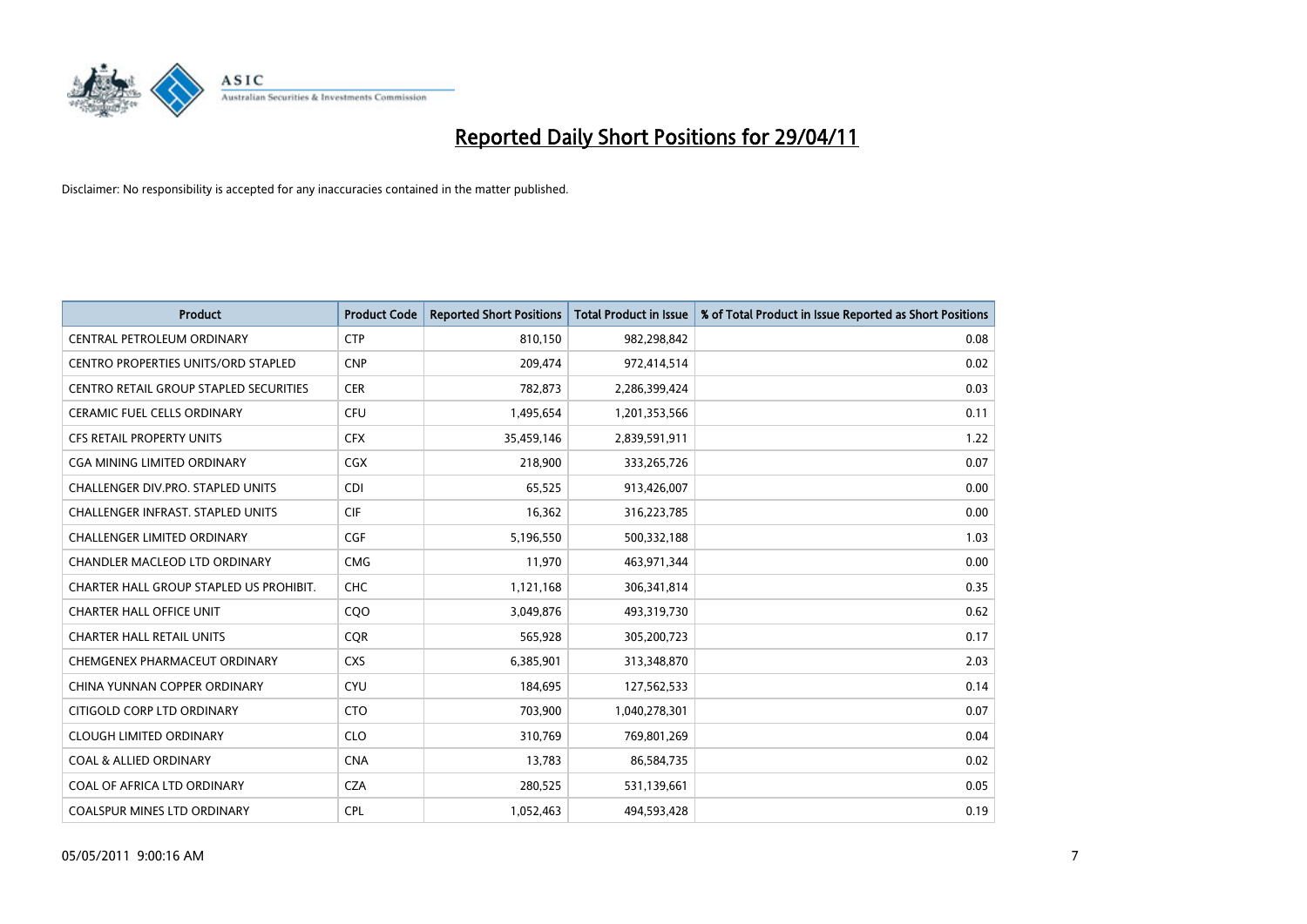

| <b>Product</b>                          | <b>Product Code</b> | <b>Reported Short Positions</b> | Total Product in Issue | % of Total Product in Issue Reported as Short Positions |
|-----------------------------------------|---------------------|---------------------------------|------------------------|---------------------------------------------------------|
| COCA-COLA AMATIL ORDINARY               | <b>CCL</b>          | 8,103,495                       | 757,969,396            | 1.02                                                    |
| COCHLEAR LIMITED ORDINARY               | <b>COH</b>          | 1,577,669                       | 56,745,023             | 2.77                                                    |
| <b>COCKATOO COAL ORDINARY</b>           | <b>COK</b>          | 9,471,320                       | 1,016,096,908          | 0.92                                                    |
| <b>COKAL LTD ORDINARY</b>               | <b>CKA</b>          | 392,815                         | 128,083,735            | 0.31                                                    |
| COMMONWEALTH BANK, ORDINARY             | <b>CBA</b>          | 14,728,277                      | 1,558,614,744          | 0.89                                                    |
| COMMONWEALTH PROP ORDINARY UNITS        | <b>CPA</b>          | 25,294,745                      | 2,449,599,711          | 1.02                                                    |
| <b>COMPASS RESOURCES ORDINARY</b>       | <b>CMR</b>          | 160,952                         | 147,402,920            | 0.11                                                    |
| <b>COMPUTERSHARE LTD ORDINARY</b>       | <b>CPU</b>          | 3,835,035                       | 555,664,059            | 0.64                                                    |
| CONNECTEAST GROUP STAPLED               | <b>CEU</b>          | 44,304,125                      | 3,940,145,951          | 1.12                                                    |
| CONQUEST MINING ORDINARY                | <b>COT</b>          | 407,930                         | 583,241,478            | 0.05                                                    |
| CONSOLIDATED MEDIA, ORDINARY            | CMJ                 | 2,591,843                       | 561,834,996            | 0.46                                                    |
| CONTANGO MICROCAP ORDINARY              | <b>CTN</b>          | 7,500                           | 146,423,773            | 0.01                                                    |
| CONTINENTAL COAL LTD ORDINARY           | CCC                 | 677,418                         | 1,980,616,757          | 0.03                                                    |
| COOPER ENERGY LTD ORDINARY              | <b>COE</b>          | 105,952                         | 292,576,001            | 0.04                                                    |
| <b>COPPER STRIKE LTD ORDINARY</b>       | <b>CSE</b>          | 714                             | 129,455,571            | 0.00                                                    |
| <b>CORDLIFE LIMITED ORDINARY</b>        | CBB                 | 30,580                          | 145,360,920            | 0.02                                                    |
| <b>COUNT FINANCIAL ORDINARY</b>         | COU                 | 691,875                         | 262,212,976            | 0.27                                                    |
| <b>CRANE GROUP LIMITED ORDINARY</b>     | <b>CRG</b>          | 380,874                         | 79,110,667             | 0.48                                                    |
| <b>CROMWELL PROP STAPLED SECURITIES</b> | <b>CMW</b>          | 10,742                          | 962,845,605            | 0.00                                                    |
| <b>CROWN LIMITED ORDINARY</b>           | <b>CWN</b>          | 3,878,330                       | 754,131,800            | 0.51                                                    |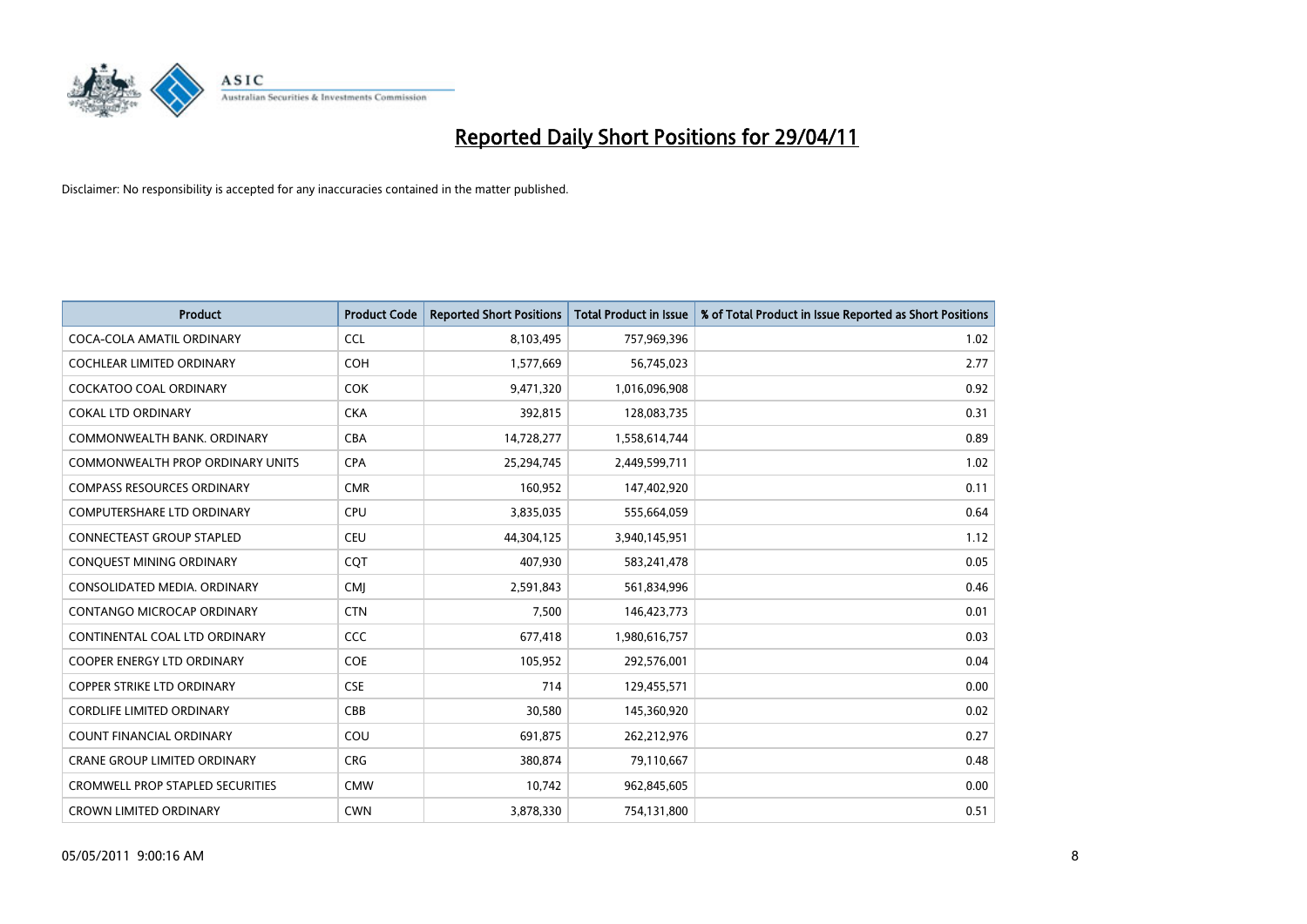

| <b>Product</b>                      | <b>Product Code</b> | <b>Reported Short Positions</b> | <b>Total Product in Issue</b> | % of Total Product in Issue Reported as Short Positions |
|-------------------------------------|---------------------|---------------------------------|-------------------------------|---------------------------------------------------------|
| <b>CSG LIMITED ORDINARY</b>         | CSV                 | 1,738,527                       | 246,127,667                   | 0.71                                                    |
| <b>CSL LIMITED ORDINARY</b>         | <b>CSL</b>          | 10,068,630                      | 537,360,639                   | 1.85                                                    |
| <b>CSR LIMITED ORDINARY</b>         | <b>CSR</b>          | 11,214,940                      | 506,000,315                   | 2.20                                                    |
| <b>CUDECO LIMITED ORDINARY</b>      | CDU                 | 885,107                         | 145,512,643                   | 0.59                                                    |
| <b>CUE ENERGY RESOURCE ORDINARY</b> | <b>CUE</b>          | 50,632                          | 694,819,718                   | 0.01                                                    |
| <b>CUSTOMERS LIMITED ORDINARY</b>   | CUS                 | 59,333                          | 134,869,357                   | 0.04                                                    |
| DART ENERGY LTD ORDINARY            | <b>DTE</b>          | 129,423                         | 587,210,672                   | 0.01                                                    |
| DAVID JONES LIMITED ORDINARY        | <b>DJS</b>          | 22,256,658                      | 518,034,694                   | 4.30                                                    |
| DECMIL GROUP LIMITED ORDINARY       | <b>DCG</b>          | 17,397                          | 124,204,568                   | 0.01                                                    |
| DEVINE LIMITED ORDINARY             | <b>DVN</b>          | 1,000                           | 634,918,223                   | 0.00                                                    |
| DEXUS PROPERTY GROUP STAPLED UNITS  | <b>DXS</b>          | 20,266,551                      | 4,839,024,176                 | 0.41                                                    |
| DISCOVERY METALS LTD ORDINARY       | <b>DML</b>          | 3,422,429                       | 437,114,481                   | 0.78                                                    |
| DOMINO PIZZA ENTERPR ORDINARY       | <b>DMP</b>          | 250,003                         | 68,407,674                    | 0.37                                                    |
| DOWNER EDI LIMITED ORDINARY         | <b>DOW</b>          | 6,469,012                       | 429,100,296                   | 1.50                                                    |
| DUET GROUP STAPLED US PROHIBIT.     | <b>DUE</b>          | 2,105,750                       | 909,692,991                   | 0.22                                                    |
| DULUXGROUP LIMITED ORDINARY         | <b>DLX</b>          | 6,519,105                       | 367,456,259                   | 1.76                                                    |
| DWS ADVANCED ORDINARY               | <b>DWS</b>          | 1,019                           | 132,362,763                   | 0.00                                                    |
| EASTERN STAR GAS ORDINARY           | <b>ESG</b>          | 6,519,137                       | 991,567,041                   | 0.63                                                    |
| EDT RETAIL TRUST UNITS              | <b>EDT</b>          | 117,407                         | 4,700,290,868                 | 0.00                                                    |
| <b>ELDERS LIMITED HYBRIDS</b>       | <b>ELDPA</b>        | 164,134                         | 1,500,000                     | 10.94                                                   |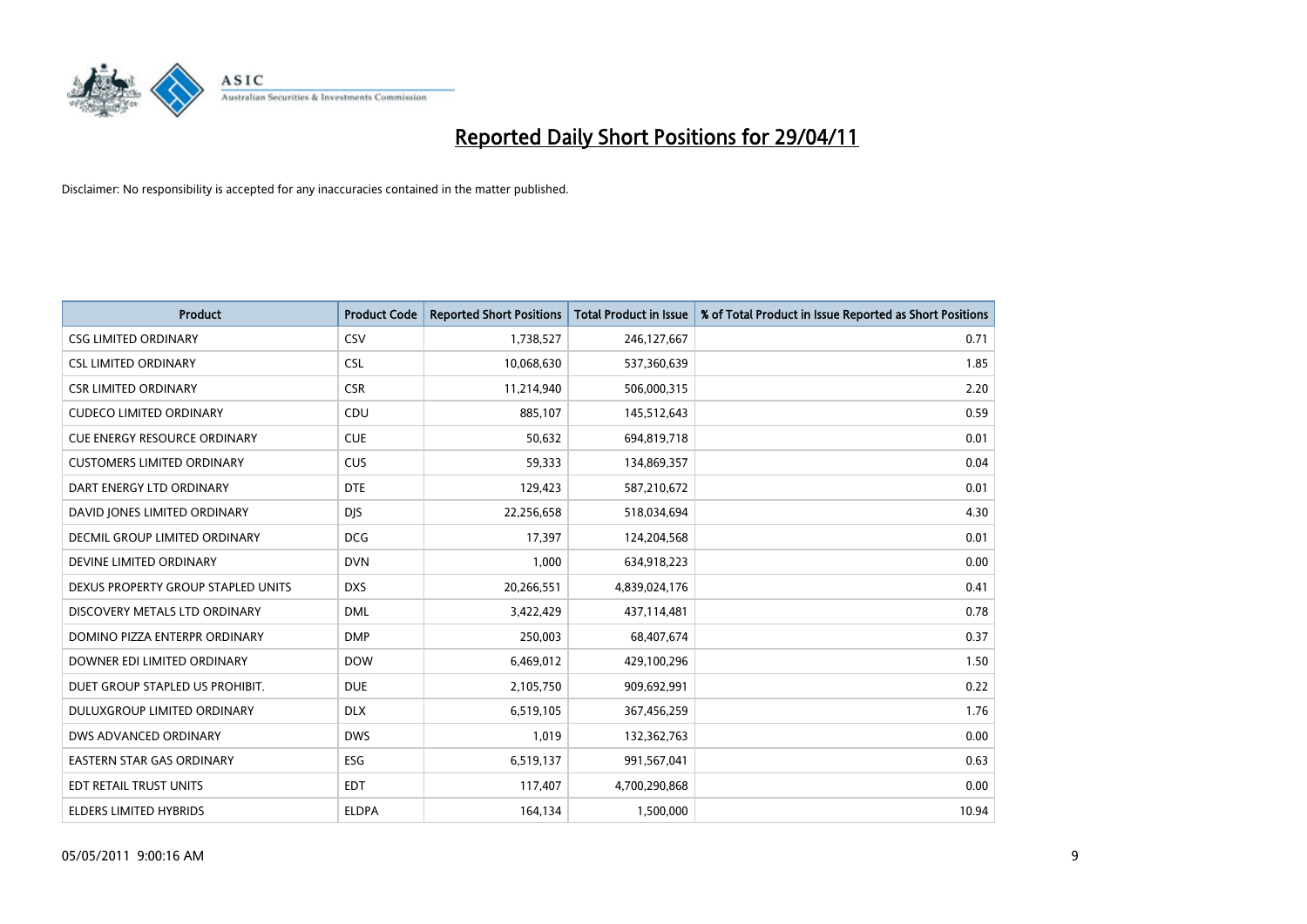

| <b>Product</b>                            | <b>Product Code</b> | <b>Reported Short Positions</b> | <b>Total Product in Issue</b> | % of Total Product in Issue Reported as Short Positions |
|-------------------------------------------|---------------------|---------------------------------|-------------------------------|---------------------------------------------------------|
| <b>ELDERS LIMITED ORDINARY</b>            | <b>ELD</b>          | 12,064,771                      | 448,598,480                   | 2.68                                                    |
| ELDORADO GOLD CORP CDI 1:1                | EAU                 | 159,032                         | 19,644,760                    | 0.79                                                    |
| ELEMENTAL MINERALS ORDINARY               | <b>ELM</b>          | 143,380                         | 156,026,062                   | 0.09                                                    |
| ELIXIR PETROLEUM LTD ORDINARY             | <b>EXR</b>          | 324,400                         | 188,988,472                   | 0.17                                                    |
| <b>EMECO HOLDINGS ORDINARY</b>            | EHL                 | 286,444                         | 631,237,586                   | 0.04                                                    |
| <b>ENERGY RESOURCES ORDINARY 'A'</b>      | <b>ERA</b>          | 4,435,832                       | 190,737,934                   | 2.32                                                    |
| <b>ENERGY WORLD CORPOR, ORDINARY</b>      | <b>EWC</b>          | 19,210,152                      | 1,561,166,672                 | 1.21                                                    |
| <b>ENTEK ENERGY LTD ORDINARY</b>          | <b>ETE</b>          | 489.903                         | 330,846,405                   | 0.15                                                    |
| <b>ENTELLECT LIMITED ORDINARY</b>         | <b>ESN</b>          | 464,050                         | 87,239,240                    | 0.53                                                    |
| <b>ENVESTRA LIMITED ORDINARY</b>          | <b>ENV</b>          | 3,613,945                       | 1,430,398,609                 | 0.26                                                    |
| EQUINOX MINERALS LTD CHESS DEPOSITARY INT | EON                 | 11,467,464                      | 879,495,876                   | 1.32                                                    |
| EUREKA ENERGY LTD ORDINARY                | <b>EKA</b>          | 972,939                         | 237,014,050                   | 0.41                                                    |
| <b>EUROZ LIMITED ORDINARY</b>             | EZL                 | 83,780                          | 140,557,103                   | 0.06                                                    |
| <b>EVEREST FINANCIAL ORDINARY</b>         | <b>EFG</b>          | 4,300                           | 25,143,824                    | 0.02                                                    |
| <b>EXCO RESOURCES LTD ORDINARY</b>        | <b>EXS</b>          | 9.849                           | 346,494,187                   | 0.00                                                    |
| <b>EXTRACT RESOURCES ORDINARY</b>         | <b>EXT</b>          | 1,338,071                       | 251,028,608                   | 0.53                                                    |
| FAIRFAX MEDIA LTD ORDINARY                | <b>FXI</b>          | 303,911,300                     | 2,351,955,725                 | 12.91                                                   |
| <b>FAR LTD ORDINARY</b>                   | <b>FAR</b>          | 21,100,000                      | 1,245,351,164                 | 1.70                                                    |
| FERRAUS LIMITED ORDINARY                  | <b>FRS</b>          | 43,110                          | 249,398,565                   | 0.02                                                    |
| FISHER & PAYKEL APP. ORDINARY             | <b>FPA</b>          | 18,298                          | 724,235,162                   | 0.00                                                    |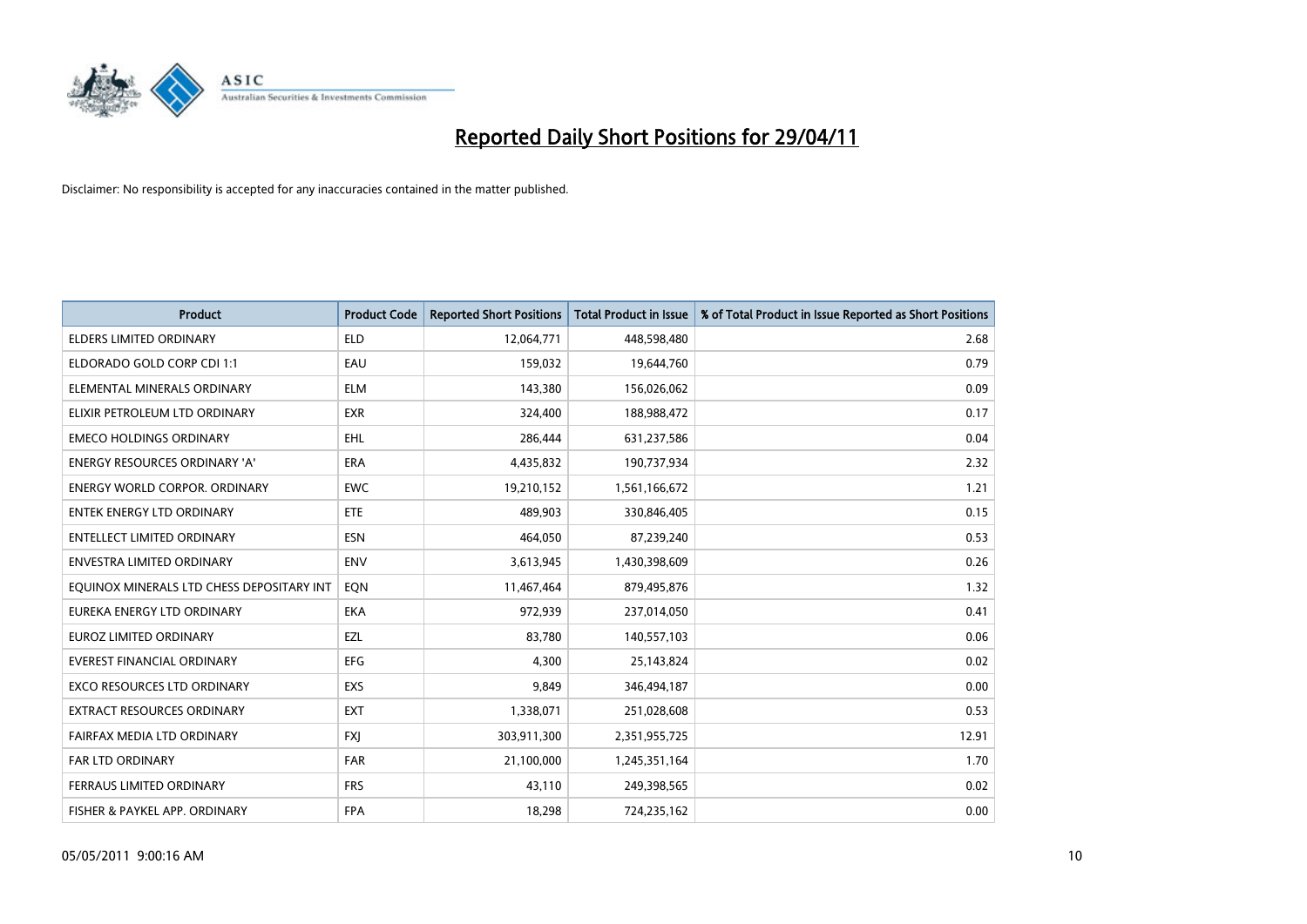

| <b>Product</b>                        | <b>Product Code</b> | <b>Reported Short Positions</b> | <b>Total Product in Issue</b> | % of Total Product in Issue Reported as Short Positions |
|---------------------------------------|---------------------|---------------------------------|-------------------------------|---------------------------------------------------------|
| FISHER & PAYKEL H. ORDINARY           | <b>FPH</b>          | 2,385,266                       | 520,473,867                   | 0.46                                                    |
| FKP PROPERTY GROUP STAPLED SECURITIES | <b>FKP</b>          | 17,718,137                      | 1,184,196,147                 | 1.50                                                    |
| FLEETWOOD CORP ORDINARY               | <b>FWD</b>          | 159,671                         | 57,820,053                    | 0.27                                                    |
| FLETCHER BUILDING ORDINARY            | <b>FBU</b>          | 5,001,284                       | 675,113,285                   | 0.73                                                    |
| FLEXIGROUP LIMITED ORDINARY           | <b>FXL</b>          | 77,204                          | 275,472,492                   | 0.03                                                    |
| <b>FLIGHT CENTRE ORDINARY</b>         | <b>FLT</b>          | 3,460,971                       | 99,932,678                    | 3.45                                                    |
| FLINDERS MINES LTD ORDINARY           | <b>FMS</b>          | 21,346,105                      | 1,820,634,571                 | 1.16                                                    |
| <b>FOCUS MINERALS LTD ORDINARY</b>    | <b>FML</b>          | 14,402,663                      | 3,414,515,431                 | 0.43                                                    |
| FORGE GROUP LIMITED ORDINARY          | <b>FGE</b>          | 22,480                          | 82,924,014                    | 0.02                                                    |
| FORTE ENERGY NL ORDINARY              | <b>FTE</b>          | 2,658,986                       | 669,756,735                   | 0.40                                                    |
| FORTESCUE METALS GRP ORDINARY         | <b>FMG</b>          | 13,459,614                      | 3,112,917,409                 | 0.41                                                    |
| <b>FOSTER'S GROUP ORDINARY</b>        | FGL                 | 6,948,078                       | 1,940,782,034                 | 0.35                                                    |
| FTD CORPORATION ORDINARY              | <b>FTD</b>          | 8,088                           | 36,474,593                    | 0.02                                                    |
| <b>FUNTASTIC LIMITED ORDINARY</b>     | <b>FUN</b>          | 322,528                         | 340,997,682                   | 0.09                                                    |
| <b>G.U.D. HOLDINGS ORDINARY</b>       | <b>GUD</b>          | 407,377                         | 69,089,611                    | 0.58                                                    |
| <b>GALAXY RESOURCES ORDINARY</b>      | <b>GXY</b>          | 727,996                         | 245,236,053                   | 0.29                                                    |
| <b>GEODYNAMICS LIMITED ORDINARY</b>   | GDY                 | 219,487                         | 336,892,832                   | 0.07                                                    |
| <b>GINDALBIE METALS LTD ORDINARY</b>  | <b>GBG</b>          | 39,372,299                      | 935,615,590                   | 4.19                                                    |
| <b>GLOBAL MINING ORDINARY</b>         | <b>GMI</b>          | 8,951                           | 191,820,968                   | 0.00                                                    |
| <b>GLOUCESTER COAL ORDINARY</b>       | GCL                 | 379.216                         | 140.447.062                   | 0.27                                                    |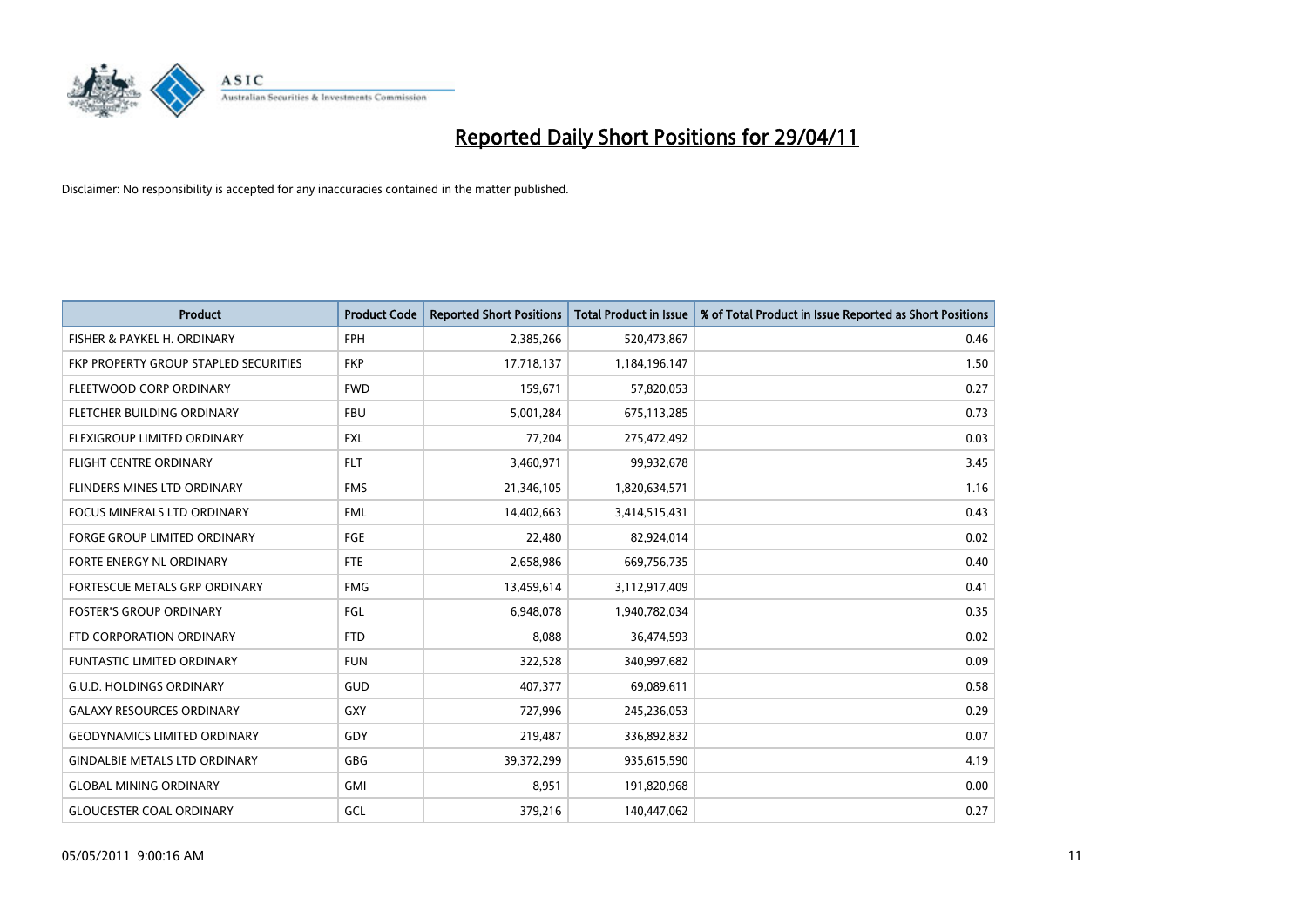

| <b>Product</b>                                   | <b>Product Code</b> | <b>Reported Short Positions</b> | <b>Total Product in Issue</b> | % of Total Product in Issue Reported as Short Positions |
|--------------------------------------------------|---------------------|---------------------------------|-------------------------------|---------------------------------------------------------|
| <b>GME RESOURCES LTD ORDINARY</b>                | <b>GME</b>          | 800                             | 302,352,750                   | 0.00                                                    |
| <b>GOLD ROAD RES LTD ORDINARY</b>                | GOR                 | 310,687                         | 286,359,055                   | 0.11                                                    |
| <b>GOLDEN RIM RESOURCES ORDINARY</b>             | <b>GMR</b>          | 52,695                          | 359,396,731                   | 0.01                                                    |
| <b>GOLDEN WEST RESOURCE ORDINARY</b>             | <b>GWR</b>          | 1,651                           | 192,082,567                   | 0.00                                                    |
| <b>GOODMAN FIELDER, ORDINARY</b>                 | <b>GFF</b>          | 44,414,871                      | 1,380,386,438                 | 3.22                                                    |
| <b>GOODMAN GROUP STAPLED US PROHIBIT.</b>        | <b>GMG</b>          | 7,584,049                       | 6,893,222,796                 | 0.10                                                    |
| <b>GPT GROUP STAPLED SEC.</b>                    | <b>GPT</b>          | 13,994,365                      | 1,855,529,431                 | 0.75                                                    |
| <b>GRAINCORP LIMITED A CLASS ORDINARY</b>        | <b>GNC</b>          | 959,350                         | 198,318,900                   | 0.46                                                    |
| <b>GRANGE RESOURCES. ORDINARY</b>                | <b>GRR</b>          | 373,490                         | 1,152,846,724                 | 0.02                                                    |
| <b>GREENCAP LIMITED ORDINARY</b>                 | GCG                 |                                 | 262,515,385                   | 0.00                                                    |
| <b>GREENLAND MIN EN LTD ORDINARY</b>             | GGG                 | 1,485,165                       | 321,433,382                   | 0.46                                                    |
| <b>GRYPHON MINERALS LTD ORDINARY</b>             | GRY                 | 117,281                         | 299,572,058                   | 0.03                                                    |
| <b>GUINNESS PEAT GROUP. CHESS DEPOSITARY INT</b> | <b>GPG</b>          | 624,606                         | 297,672,598                   | 0.20                                                    |
| <b>GUNNS LIMITED ORDINARY</b>                    | <b>GNS</b>          | 38,803,419                      | 848,401,559                   | 4.57                                                    |
| <b>GWA GROUP LTD ORDINARY</b>                    | <b>GWA</b>          | 6,926,709                       | 301,525,014                   | 2.29                                                    |
| <b>HARVEY NORMAN ORDINARY</b>                    | <b>HVN</b>          | 41,917,462                      | 1,062,316,784                 | 3.94                                                    |
| HASTIE GROUP LIMITED ORDINARY                    | <b>HST</b>          | 1,819,918                       | 239,781,419                   | 0.76                                                    |
| HASTINGS DIVERSIFIED STAPLED SECURITY            | <b>HDF</b>          | 786,208                         | 529,187,294                   | 0.13                                                    |
| <b>HEARTWARE INT INC CDI 35:1</b>                | <b>HIN</b>          | 272,008                         | 48,598,550                    | 0.56                                                    |
| <b>HENDERSON GROUP CDI 1:1</b>                   | <b>HGG</b>          | 465,769                         | 559,724,269                   | 0.08                                                    |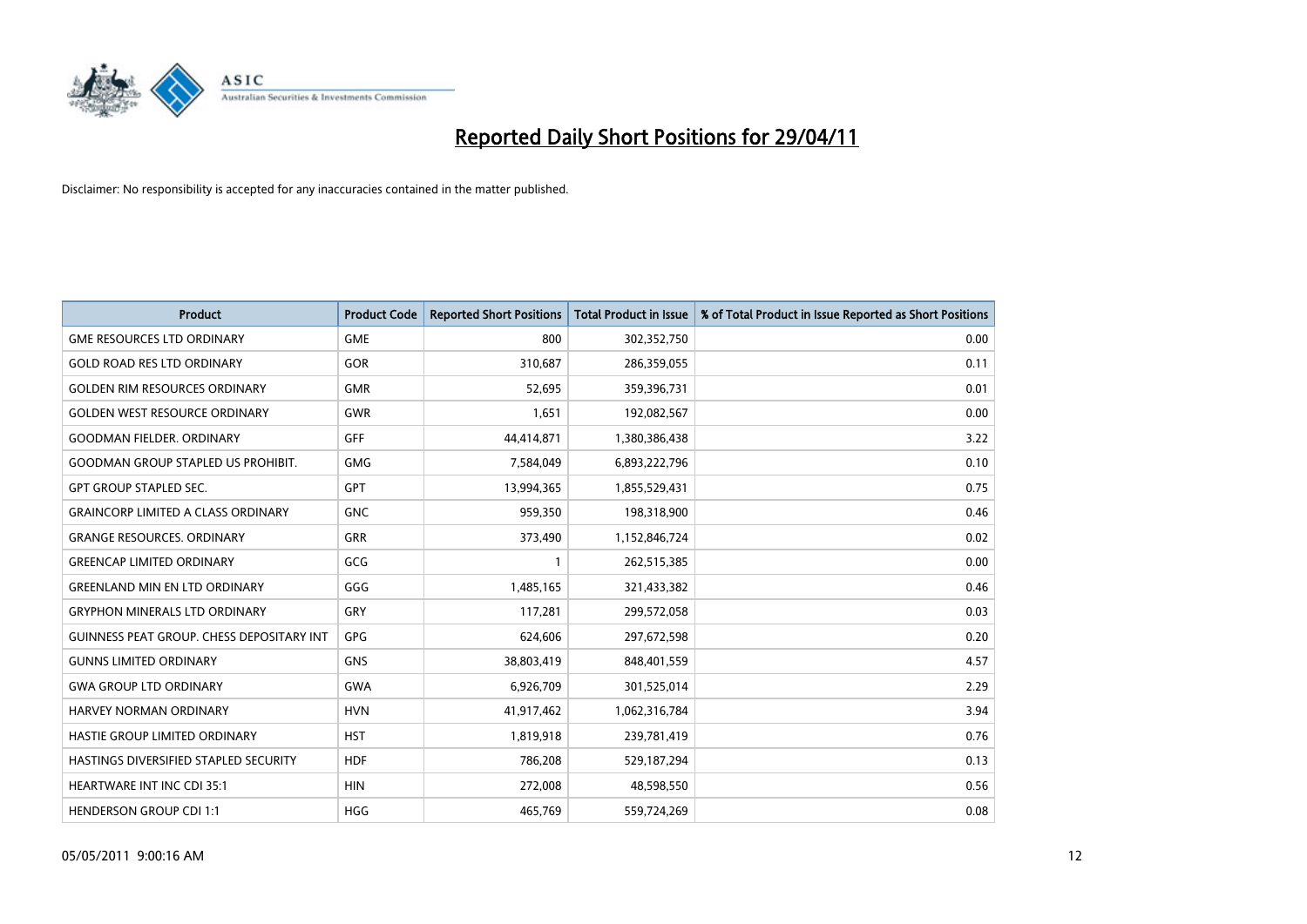

| <b>Product</b>                           | <b>Product Code</b> | <b>Reported Short Positions</b> | <b>Total Product in Issue</b> | % of Total Product in Issue Reported as Short Positions |
|------------------------------------------|---------------------|---------------------------------|-------------------------------|---------------------------------------------------------|
| HFA HOLDINGS LIMITED ORDINARY            | <b>HFA</b>          | 16,272                          | 117,332,831                   | 0.01                                                    |
| HIGHLANDS PACIFIC ORDINARY               | HIG                 | 2,596,126                       | 686,082,148                   | 0.38                                                    |
| HILLGROVE RES LTD ORDINARY               | <b>HGO</b>          | 450,929                         | 793,698,575                   | 0.06                                                    |
| HILLS HOLDINGS LTD ORDINARY              | HIL                 | 2,310,125                       | 249,139,016                   | 0.94                                                    |
| HORIZON OIL LIMITED ORDINARY             | <b>HZN</b>          | 2,373,414                       | 1,130,811,515                 | 0.20                                                    |
| HUNNU COAL LIMITED ORDINARY              | <b>HUN</b>          | 31,222                          | 212,565,002                   | 0.02                                                    |
| <b>ICON ENERGY LIMITED ORDINARY</b>      | <b>ICN</b>          | 309,672                         | 469,301,394                   | 0.06                                                    |
| <b>IINET LIMITED ORDINARY</b>            | <b>IIN</b>          | 1,285,805                       | 152,160,119                   | 0.84                                                    |
| ILUKA RESOURCES ORDINARY                 | ILU                 | 1,016,257                       | 418,700,517                   | 0.25                                                    |
| <b>IMDEX LIMITED ORDINARY</b>            | <b>IMD</b>          | 117,590                         | 199,414,165                   | 0.05                                                    |
| IMF (AUSTRALIA) LTD ORDINARY             | <b>IMF</b>          | 329,821                         | 123,828,193                   | 0.26                                                    |
| <b>IMX RESOURCES LTD ORDINARY</b>        | <b>IXR</b>          | 20,000                          | 262,612,803                   | 0.01                                                    |
| <b>INCITEC PIVOT ORDINARY</b>            | <b>IPL</b>          | 3,818,078                       | 1,628,730,107                 | 0.23                                                    |
| INDAGO RESOURCES LTD ORDINARY            | IDG                 | 8,179                           | 6,209,865                     | 0.13                                                    |
| <b>INDEPENDENCE GROUP ORDINARY</b>       | <b>IGO</b>          | 1,608,534                       | 197,562,469                   | 0.78                                                    |
| INDO MINES LIMITED ORDINARY              | <b>IDO</b>          | 746                             | 211,100,795                   | 0.00                                                    |
| <b>INDOPHIL RESOURCES ORDINARY</b>       | <b>IRN</b>          | 545,945                         | 471,445,763                   | 0.12                                                    |
| <b>INDUSTREA LIMITED ORDINARY</b>        | IDL                 | 1,684,281                       | 364,524,797                   | 0.45                                                    |
| <b>INFIGEN ENERGY STAPLED SECURITIES</b> | <b>IFN</b>          | 5,469,261                       | 762,265,972                   | 0.72                                                    |
| ING RE COM GROUP STAPLED SECURITIES      | <b>ILF</b>          | 9.075                           | 441,029,194                   | 0.00                                                    |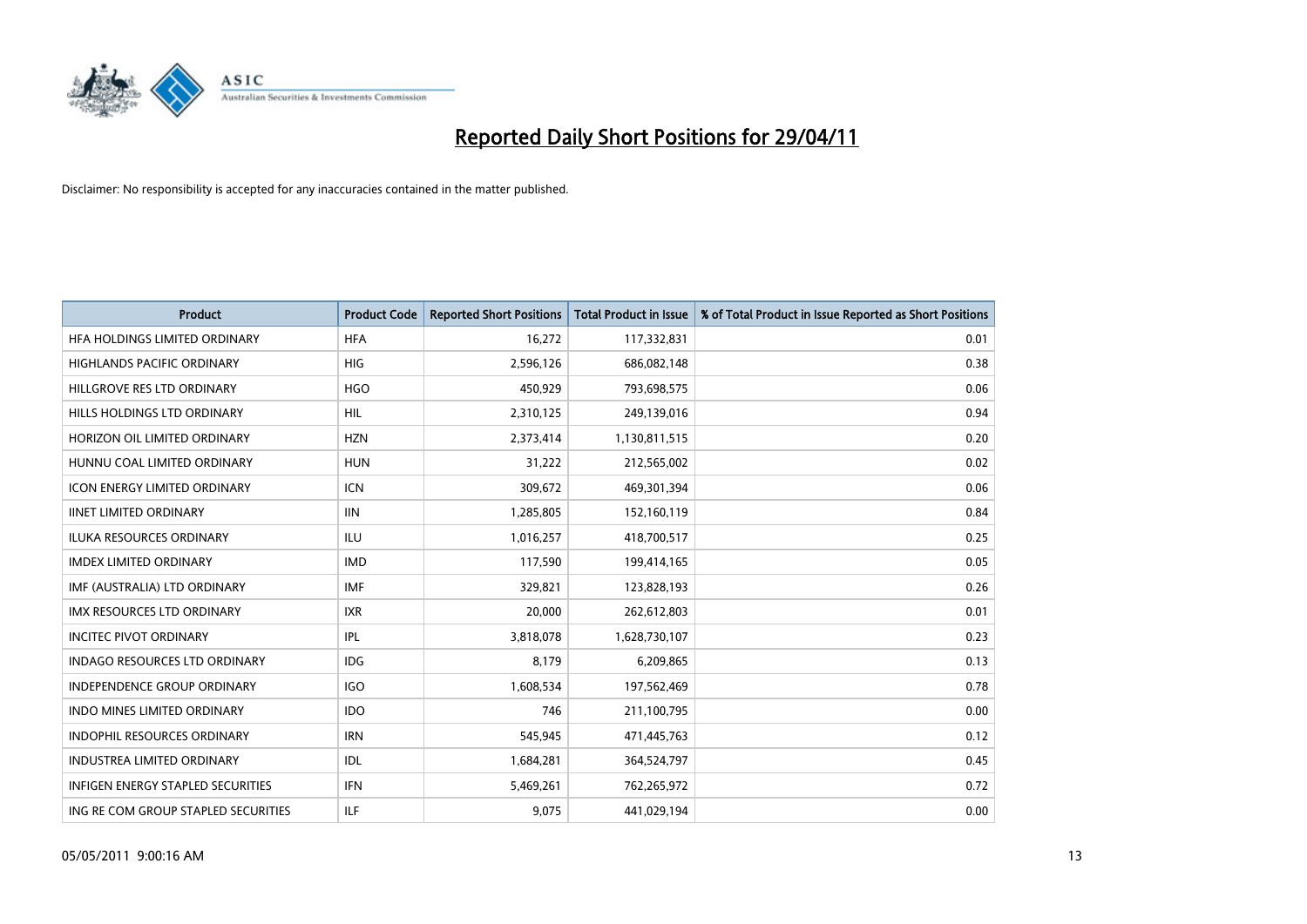

| <b>Product</b>                                  | <b>Product Code</b> | <b>Reported Short Positions</b> | <b>Total Product in Issue</b> | % of Total Product in Issue Reported as Short Positions |
|-------------------------------------------------|---------------------|---------------------------------|-------------------------------|---------------------------------------------------------|
| <b>INSURANCE AUSTRALIA ORDINARY</b>             | <b>IAG</b>          | 9,264,636                       | 2,079,034,021                 | 0.43                                                    |
| INT GOLDFIELDS LTD ORDINARY                     | <b>IGS</b>          | 12,197,682                      | 500,440,386                   | 2.44                                                    |
| INTEGRA MINING LTD, ORDINARY                    | <b>IGR</b>          | 5,394,382                       | 841,525,727                   | 0.64                                                    |
| <b>INTREPID MINES ORDINARY</b>                  | <b>IAU</b>          | 1,089,197                       | 520,617,420                   | 0.20                                                    |
| <b>INVESTA OFFICE FUND STAPLED SECURITIES</b>   | <b>IOF</b>          | 10,362,110                      | 2,729,071,212                 | 0.37                                                    |
| <b>INVOCARE LIMITED ORDINARY</b>                | <b>IVC</b>          | 755,746                         | 102,421,288                   | 0.73                                                    |
| <b>ION LIMITED ORDINARY</b>                     | <b>ION</b>          | 164,453                         | 256,365,105                   | 0.06                                                    |
| <b>IOOF HOLDINGS LTD ORDINARY</b>               | <b>IFL</b>          | 1,052,327                       | 229,794,395                   | 0.45                                                    |
| IRESS MARKET TECH. ORDINARY                     | <b>IRE</b>          | 2,228,238                       | 126,018,142                   | 1.75                                                    |
| <b>IRON ORE HOLDINGS ORDINARY</b>               | <b>IOH</b>          | 25,029                          | 138,879,674                   | 0.01                                                    |
| ISHARES MSCI AUS 200 ISHARES MSCI AUS 200       | <b>IOZ</b>          | 1,780                           | 1,950,015                     | 0.09                                                    |
| <b>ISHARES MSCI BRIC CDI 1:1</b>                | <b>IBK</b>          | 1.997                           | 3,650,000                     | 0.05                                                    |
| ISHARES S&P HIGH DIV ISHARES S&P HIGH DIV       | <b>IHD</b>          | 4,208                           | 1,700,055                     | 0.25                                                    |
| ISHARES S&P/ASX 20 ISHARES S&P/ASX20            | ILC                 | 27,300                          | 2,175,008                     | 1.26                                                    |
| ISHARES SMALL ORDS ISHARES SMALL ORDS           | <b>ISO</b>          | 102,871                         | 5,700,000                     | 1.80                                                    |
| <b>ISOFT GROUP LIMITED ORDINARY</b>             | <b>ISF</b>          | 4,806,466                       | 1,070,595,874                 | 0.45                                                    |
| <b>IVANHOE AUSTRALIA ORDINARY</b>               | <b>IVA</b>          | 627,386                         | 418,709,553                   | 0.16                                                    |
| <b>JABIRU METALS LTD ORDINARY</b>               | <b>JML</b>          | 23,141                          | 558,654,366                   | 0.00                                                    |
| <b>IAMES HARDIE INDUST CHESS DEPOSITARY INT</b> | <b>IHX</b>          | 18,571,552                      | 436,386,587                   | 4.20                                                    |
| <b>IAMESON RESOURCES ORDINARY</b>               | <b>JAL</b>          | 1,600,000                       | 95,828,865                    | 1.67                                                    |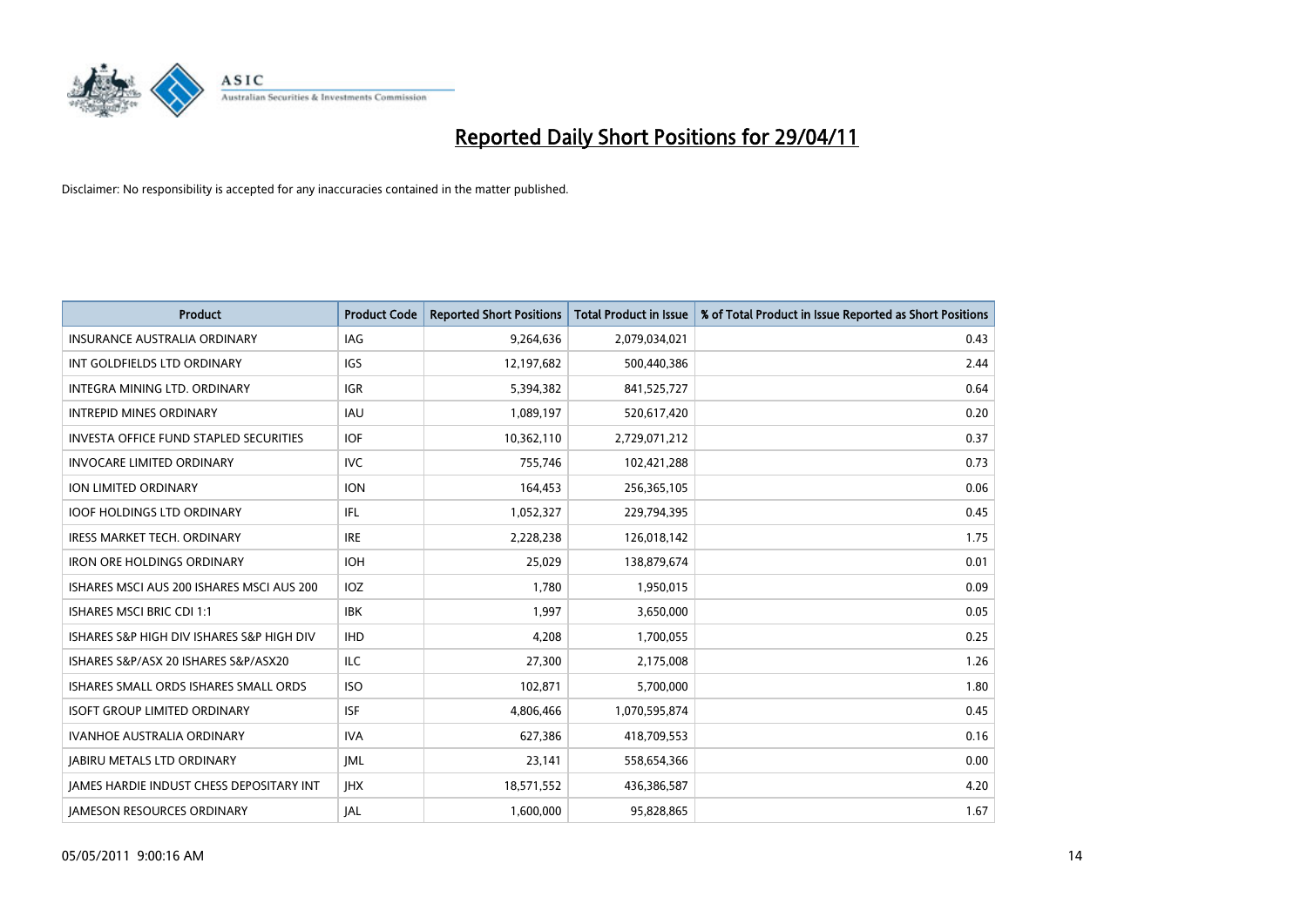

| <b>Product</b>                    | <b>Product Code</b> | <b>Reported Short Positions</b> | <b>Total Product in Issue</b> | % of Total Product in Issue Reported as Short Positions |
|-----------------------------------|---------------------|---------------------------------|-------------------------------|---------------------------------------------------------|
| <b>JB HI-FI LIMITED ORDINARY</b>  | <b>IBH</b>          | 9,002,580                       | 109,364,105                   | 8.20                                                    |
| <b>JUPITER ENERGY ORDINARY</b>    | <b>JPR</b>          | 13,292                          | 1,511,434,681                 | 0.00                                                    |
| <b>JUPITER MINES ORDINARY</b>     | <b>IMS</b>          | 11,639                          | 1,486,756,465                 | 0.00                                                    |
| KAGARA LTD ORDINARY               | KZL                 | 5,664,051                       | 708,583,835                   | 0.80                                                    |
| KANGAROO RES LTD ORDINARY         | <b>KRL</b>          | 600,000                         | 1,129,430,012                 | 0.05                                                    |
| KAROON GAS AUSTRALIA ORDINARY     | <b>KAR</b>          | 995,185                         | 221,110,769                   | 0.46                                                    |
| KASBAH RESOURCES ORDINARY         | <b>KAS</b>          | 17,529                          | 364,262,596                   | 0.00                                                    |
| KATHMANDU HOLD LTD ORDINARY       | <b>KMD</b>          | 994,928                         | 200,000,000                   | 0.48                                                    |
| <b>KEYBRIDGE CAPITAL ORDINARY</b> | <b>KBC</b>          | 5,999                           | 172,070,564                   | 0.00                                                    |
| KIMBERLEY METALS LTD ORDINARY     | <b>KBL</b>          | 1,821                           | 161,976,319                   | 0.00                                                    |
| KINGSGATE CONSOLID. ORDINARY      | <b>KCN</b>          | 1,611,063                       | 135,221,250                   | 1.19                                                    |
| KINGSROSE MINING LTD ORDINARY     | <b>KRM</b>          | 278,330                         | 257,245,366                   | 0.10                                                    |
| LEIGHTON HOLDINGS ORDINARY        | LEI                 | 8,814,695                       | 325,663,190                   | 2.70                                                    |
| LEND LEASE GROUP UNIT/ORD STAPLED | LLC                 | 2,386,742                       | 570,915,669                   | 0.41                                                    |
| LINC ENERGY LTD ORDINARY          | <b>LNC</b>          | 5,973,073                       | 503,418,900                   | 1.18                                                    |
| LIQUEFIED NATURAL ORDINARY        | <b>LNG</b>          | 28,791                          | 214,099,015                   | 0.01                                                    |
| <b>LYNAS CORPORATION ORDINARY</b> | <b>LYC</b>          | 25,842,882                      | 1,690,819,142                 | 1.52                                                    |
| M2 TELECOMMUNICATION ORDINARY     | <b>MTU</b>          | 166                             | 123,591,285                   | 0.00                                                    |
| MACARTHUR COAL ORDINARY           | <b>MCC</b>          | 3,449,047                       | 302,092,343                   | 1.09                                                    |
| <b>MACMAHON HOLDINGS ORDINARY</b> | MAH                 | 7,494,741                       | 733,711,705                   | 1.01                                                    |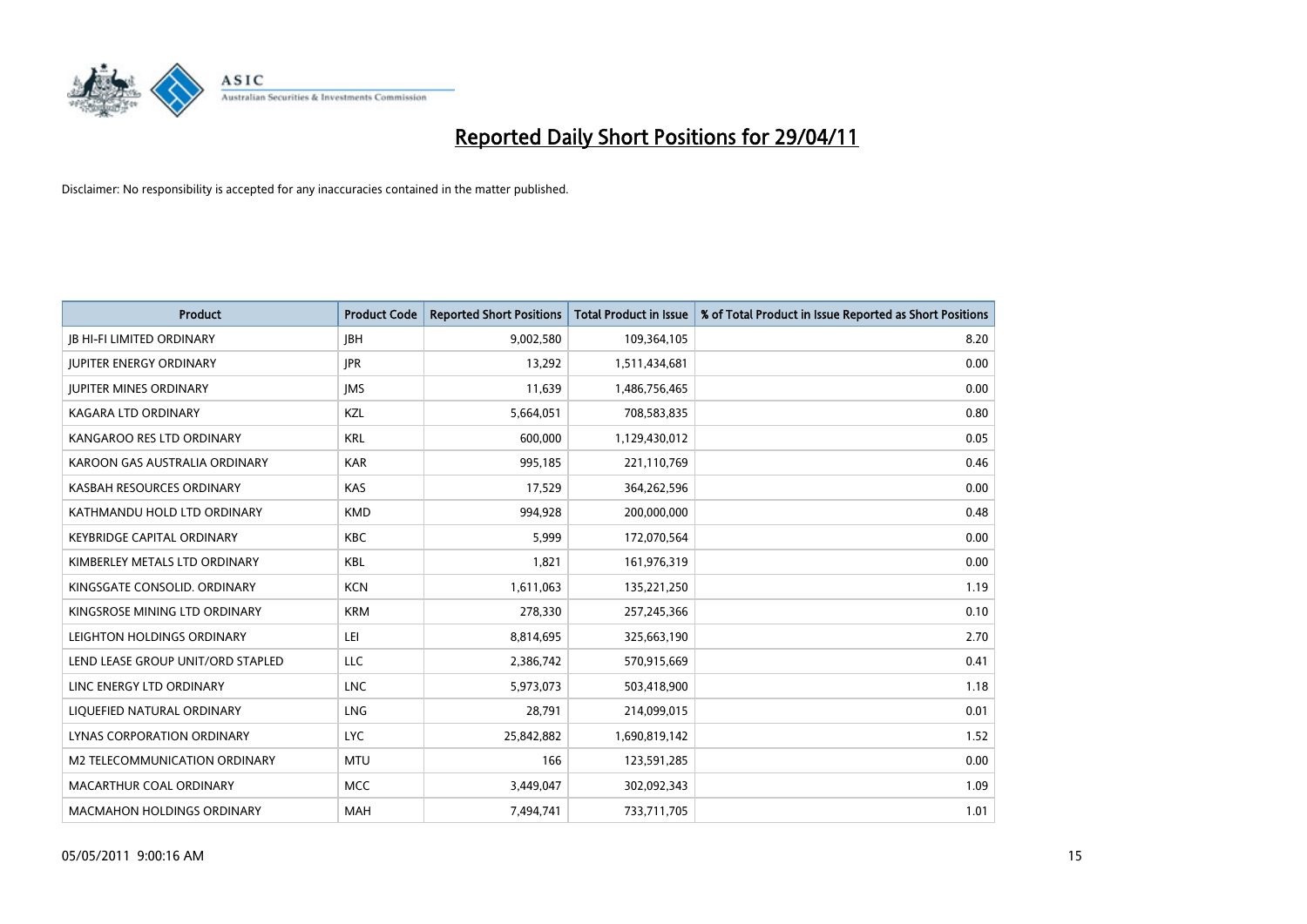

| <b>Product</b>                        | <b>Product Code</b> | <b>Reported Short Positions</b> | <b>Total Product in Issue</b> | % of Total Product in Issue Reported as Short Positions |
|---------------------------------------|---------------------|---------------------------------|-------------------------------|---------------------------------------------------------|
| MACQ ATLAS ROADS GRP ORDINARY STAPLED | <b>MQA</b>          | 5,350,974                       | 452,345,907                   | 1.19                                                    |
| MACQUARIE GROUP LTD ORDINARY          | <b>MOG</b>          | 2,611,713                       | 346,814,961                   | 0.73                                                    |
| MAGMA METALS LTD. ORDINARY            | <b>MMW</b>          | 501,364                         | 223,351,923                   | 0.23                                                    |
| MANTRA RESOURCES ORDINARY             | <b>MRU</b>          | 203,390                         | 135,326,194                   | 0.13                                                    |
| MAP GROUP STAPLED US PROHIBIT.        | <b>MAP</b>          | 3,758,402                       | 1,861,210,782                 | 0.19                                                    |
| MARYBOROUGH SUGAR ORDINARY            | <b>MSF</b>          | 34,999                          | 69,165,378                    | 0.06                                                    |
| MATRIX C & E LTD ORDINARY             | <b>MCE</b>          | 24,008                          | 76,514,098                    | 0.02                                                    |
| MCMILLAN SHAKESPEARE ORDINARY         | <b>MMS</b>          | 53,768                          | 68,067,560                    | 0.07                                                    |
| MCPHERSON'S LTD ORDINARY              | <b>MCP</b>          | 218,744                         | 72,401,758                    | 0.30                                                    |
| MEDUSA MINING LTD ORDINARY            | <b>MML</b>          | 2,219,349                       | 188,233,911                   | 1.17                                                    |
| MELBOURNE IT LIMITED ORDINARY         | <b>MLB</b>          | 150,988                         | 80,581,721                    | 0.19                                                    |
| MEO AUSTRALIA LTD ORDINARY            | <b>MEO</b>          | 5,661,035                       | 539,913,260                   | 1.03                                                    |
| MERMAID MARINE ORDINARY               | <b>MRM</b>          | 1,091,737                       | 215,066,086                   | 0.50                                                    |
| MESOBLAST LIMITED ORDINARY            | <b>MSB</b>          | 3,038,293                       | 279,733,562                   | 1.06                                                    |
| METALS X LIMITED ORDINARY             | <b>MLX</b>          | 3,521,094                       | 1,365,661,782                 | 0.26                                                    |
| METCASH LIMITED ORDINARY              | <b>MTS</b>          | 17,021,204                      | 768,815,314                   | 2.20                                                    |
| METGASCO LIMITED ORDINARY             | <b>MEL</b>          | 235,435                         | 252,710,972                   | 0.09                                                    |
| METMINCO LIMITED ORDINARY             | <b>MNC</b>          | 3,628,926                       | 1,232,469,510                 | 0.30                                                    |
| MHM METALS LIMITED ORDINARY           | <b>MHM</b>          | 44,717                          | 101,396,410                   | 0.04                                                    |
| MICLYN EXP OFFSHR ORDINARY            | <b>MIO</b>          | 317,100                         | 274,618,684                   | 0.11                                                    |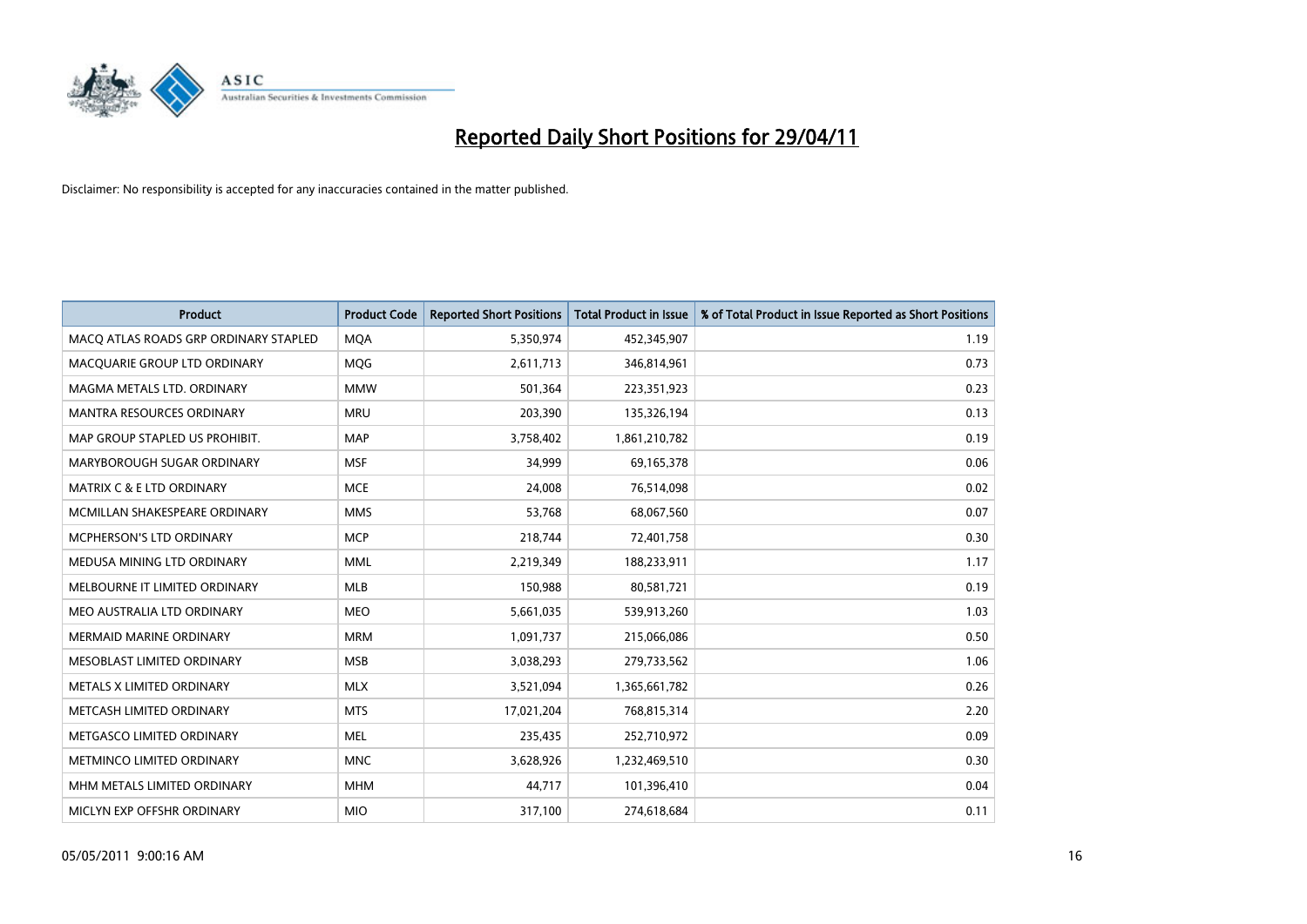

| <b>Product</b>                       | <b>Product Code</b> | <b>Reported Short Positions</b> | <b>Total Product in Issue</b> | % of Total Product in Issue Reported as Short Positions |
|--------------------------------------|---------------------|---------------------------------|-------------------------------|---------------------------------------------------------|
| MINARA RESOURCES ORDINARY            | <b>MRE</b>          | 6,338,139                       | 1,169,424,487                 | 0.54                                                    |
| MINCOR RESOURCES NL ORDINARY         | <b>MCR</b>          | 1,247,113                       | 200,608,804                   | 0.61                                                    |
| MINEMAKERS LIMITED ORDINARY          | <b>MAK</b>          | 71,627                          | 227,003,950                   | 0.03                                                    |
| MINERAL DEPOSITS ORDINARY            | <b>MDL</b>          | 283,636                         | 60,768,582                    | 0.45                                                    |
| MINERAL RESOURCES, ORDINARY          | <b>MIN</b>          | 563,183                         | 169,123,017                   | 0.33                                                    |
| MIRABELA NICKEL LTD ORDINARY         | <b>MBN</b>          | 10,640,657                      | 491,561,237                   | 2.16                                                    |
| MIRVAC GROUP STAPLED SECURITIES      | <b>MGR</b>          | 16,799,138                      | 3,416,924,188                 | 0.47                                                    |
| <b>MOLOPO ENERGY LTD ORDINARY</b>    | <b>MPO</b>          | 1,640,242                       | 250,972,584                   | 0.65                                                    |
| MONADELPHOUS GROUP ORDINARY          | <b>MND</b>          | 518,544                         | 87,576,827                    | 0.59                                                    |
| <b>MOUNT GIBSON IRON ORDINARY</b>    | MGX                 | 4,731,951                       | 1,082,570,693                 | 0.42                                                    |
| MULTIPLEX SITES SITES                | <b>MXUPA</b>        | 36                              | 4,500,000                     | 0.00                                                    |
| <b>MURCHISON METALS LTD ORDINARY</b> | <b>MMX</b>          | 10,213,258                      | 435,884,268                   | 2.34                                                    |
| <b>MYER HOLDINGS LTD ORDINARY</b>    | <b>MYR</b>          | 11,374,980                      | 582,847,884                   | 1.93                                                    |
| <b>MYSTATE LIMITED ORDINARY</b>      | <b>MYS</b>          | 1,400                           | 67,439,158                    | 0.00                                                    |
| NATIONAL AUST. BANK ORDINARY         | <b>NAB</b>          | 13,823,758                      | 2,169,658,383                 | 0.64                                                    |
| NATURAL FUEL LIMITED ORDINARY        | <b>NFL</b>          |                                 | 721,912                       | 0.00                                                    |
| NAVIGATOR RESOURCES ORDINARY         | <b>NAV</b>          | 109,000                         | 465,783,127                   | 0.02                                                    |
| NAVITAS LIMITED ORDINARY             | <b>NVT</b>          | 2,721,938                       | 369,358,564                   | 0.73                                                    |
| NEPTUNE MARINE ORDINARY              | <b>NMS</b>          | 700,073                         | 1,747,612,299                 | 0.04                                                    |
| NEW HOPE CORPORATION ORDINARY        | <b>NHC</b>          | 837,431                         | 830,230,549                   | 0.09                                                    |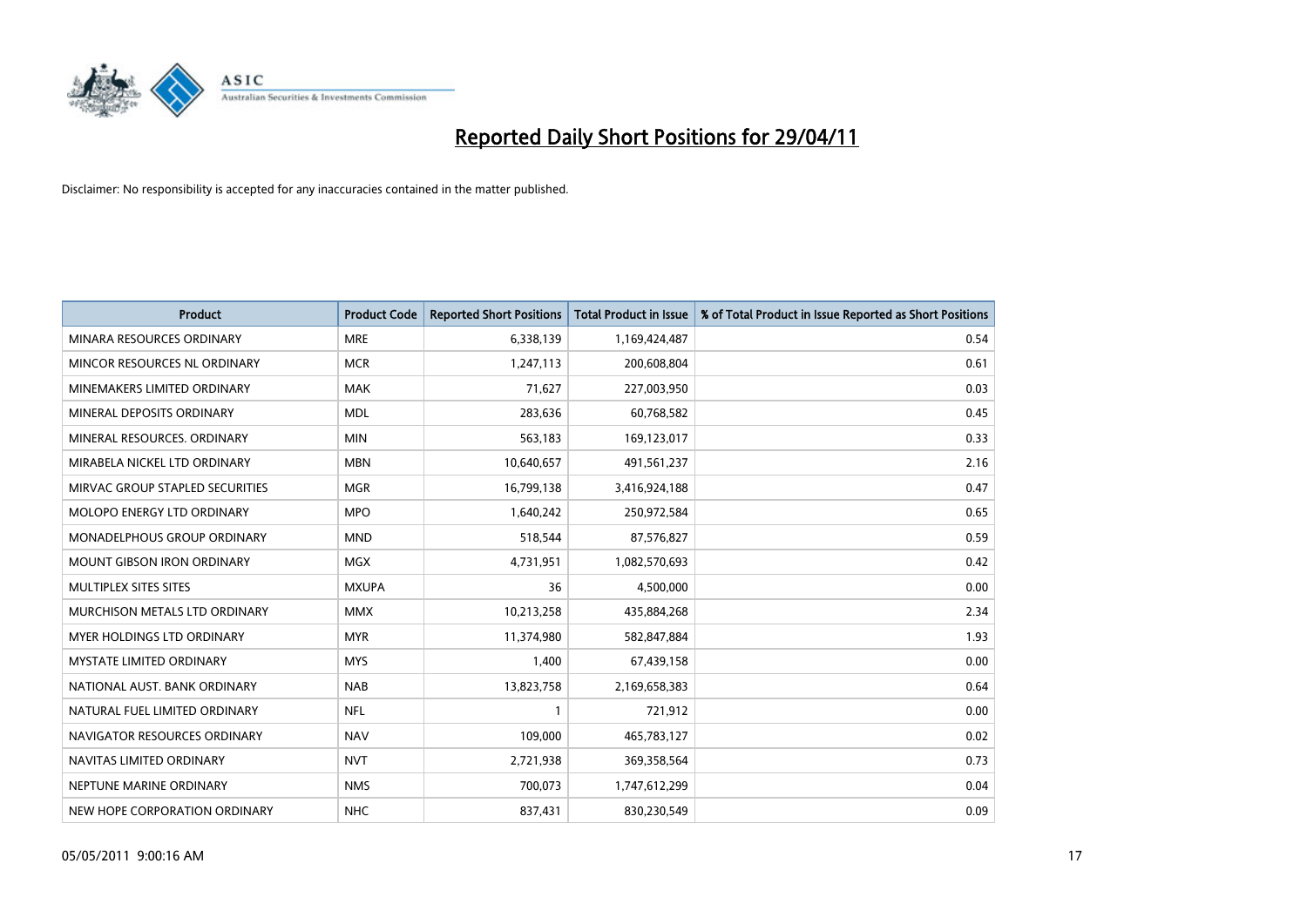

| <b>Product</b>                        | <b>Product Code</b> | <b>Reported Short Positions</b> | <b>Total Product in Issue</b> | % of Total Product in Issue Reported as Short Positions |
|---------------------------------------|---------------------|---------------------------------|-------------------------------|---------------------------------------------------------|
| NEWCREST MINING ORDINARY              | <b>NCM</b>          | 3,889,825                       | 765,407,334                   | 0.48                                                    |
| NEWS CORP A NON-VOTING CDI            | <b>NWSLV</b>        | 875,178                         | 1,829,741,431                 | 0.04                                                    |
| NEWS CORP B VOTING CDI                | <b>NWS</b>          | 2,303,118                       | 798,520,953                   | 0.29                                                    |
| NEXBIS LIMITED ORDINARY               | <b>NBS</b>          | 63,733                          | 798,356,704                   | 0.01                                                    |
| NEXUS ENERGY LIMITED ORDINARY         | <b>NXS</b>          | 25,931,682                      | 1,162,462,245                 | 2.22                                                    |
| NIB HOLDINGS LIMITED ORDINARY         | <b>NHF</b>          | 302,706                         | 466,765,752                   | 0.06                                                    |
| NICK SCALI LIMITED ORDINARY           | <b>NCK</b>          | 3,400                           | 81,000,000                    | 0.00                                                    |
| NIDO PETROLEUM ORDINARY               | <b>NDO</b>          | 854,879                         | 1,373,822,119                 | 0.05                                                    |
| NKWE PLATINUM 10C US COMMON           | <b>NKP</b>          | 201,740                         | 559,651,184                   | 0.04                                                    |
| NOBLE MINERAL RES ORDINARY            | <b>NMG</b>          | 788,693                         | 382,478,108                   | 0.21                                                    |
| NORTH AUSTRALIAN LTD ORDINARY         | <b>NAD</b>          |                                 | 116,712,206                   | 0.00                                                    |
| NORTHERN CREST ORDINARY               | <b>NOC</b>          | 24,345                          | 133,484,723                   | 0.02                                                    |
| NORTHERN IRON LTD ORDINARY            | <b>NFE</b>          | 1,050,450                       | 336,084,863                   | 0.31                                                    |
| NORTHERN MIN LTD ORDINARY             | <b>NTU</b>          | 38,946                          | 164,545,022                   | 0.02                                                    |
| NRW HOLDINGS LIMITED ORDINARY         | <b>NWH</b>          | 1,422,582                       | 276,770,445                   | 0.51                                                    |
| NSL CONSOLIDATED LTD ORDINARY         | <b>NSL</b>          | 101,269                         | 270,661,373                   | 0.03                                                    |
| NUFARM LIMITED ORDINARY               | <b>NUF</b>          | 6,201,593                       | 261,833,005                   | 2.34                                                    |
| OAKTON LIMITED ORDINARY               | <b>OKN</b>          | 769,304                         | 93,800,235                    | 0.82                                                    |
| OCEANAGOLD CORP. CHESS DEPOSITARY INT | <b>OGC</b>          | 1,259,553                       | 262,180,388                   | 0.47                                                    |
| OCEANIA CAPITAL LTD ORDINARY          | <b>OCP</b>          | 2,500                           | 91,921,295                    | 0.00                                                    |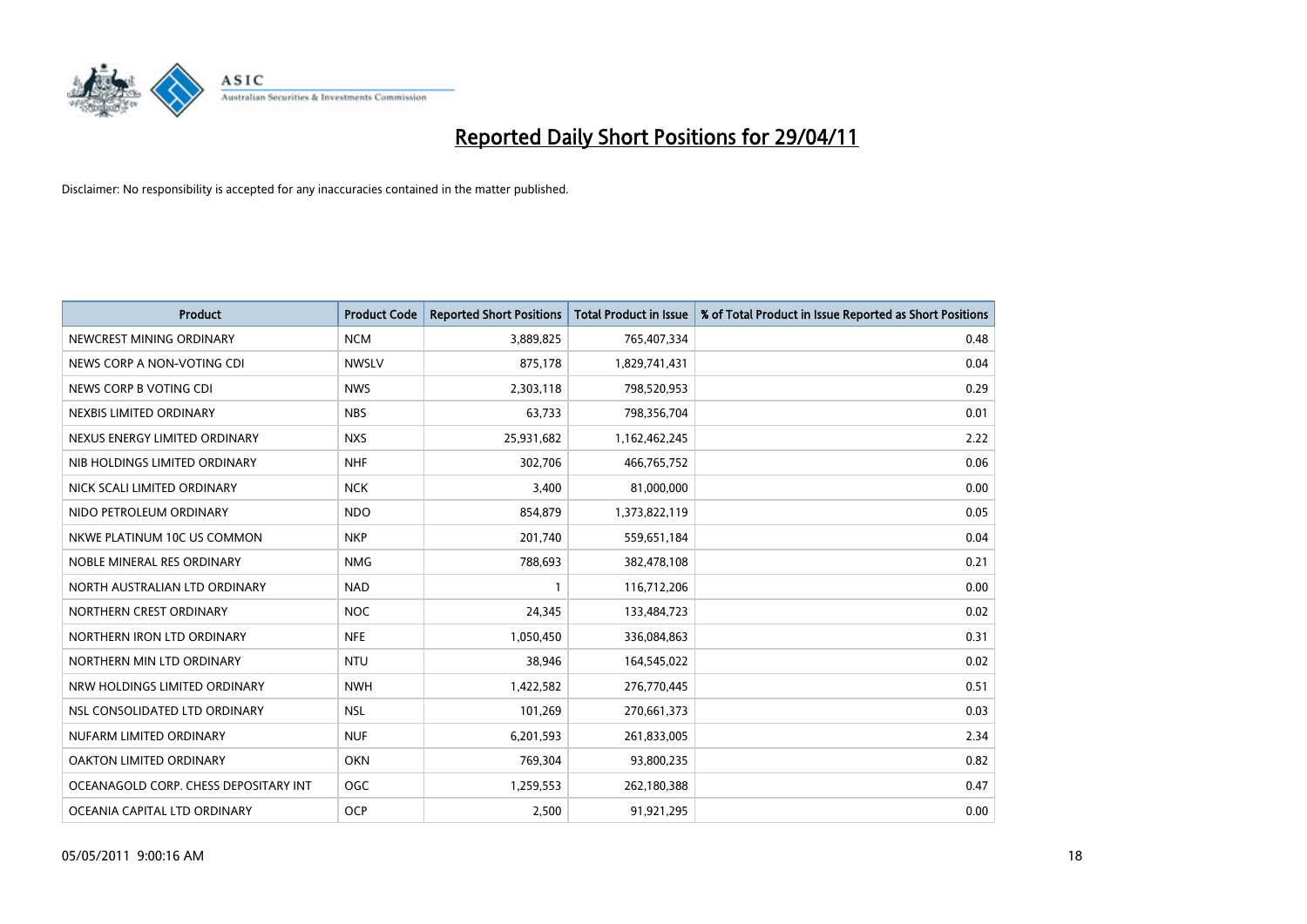

| <b>Product</b>                 | <b>Product Code</b> | <b>Reported Short Positions</b> | <b>Total Product in Issue</b> | % of Total Product in Issue Reported as Short Positions |
|--------------------------------|---------------------|---------------------------------|-------------------------------|---------------------------------------------------------|
| OIL SEARCH LTD ORDINARY        | <b>OSH</b>          | 9,385,539                       | 1,316,672,727                 | 0.69                                                    |
| OILEX LTD ORDINARY             | <b>OEX</b>          | 53,094                          | 253,274,885                   | 0.02                                                    |
| OM HOLDINGS LIMITED ORDINARY   | <b>OMH</b>          | 6,697,618                       | 504,105,150                   | 1.32                                                    |
| ONESTEEL LIMITED ORDINARY      | OST                 | 15,152,552                      | 1,338,106,652                 | 1.10                                                    |
| ORICA LIMITED ORDINARY         | ORI                 | 2,343,168                       | 363,223,767                   | 0.64                                                    |
| ORIGIN ENERGY ORDINARY         | <b>ORG</b>          | 3,723,565                       | 1,064,377,759                 | 0.31                                                    |
| OROCOBRE LIMITED ORDINARY      | <b>ORE</b>          | 165,657                         | 102,813,894                   | 0.17                                                    |
| OROTONGROUP LIMITED ORDINARY   | ORL                 | 4,601                           | 40,880,902                    | 0.02                                                    |
| OTTO ENERGY LIMITED ORDINARY   | <b>OEL</b>          | 109,204                         | 1,134,540,071                 | 0.01                                                    |
| OZ MINERALS ORDINARY           | OZL                 | 24,027,595                      | 3,238,546,504                 | 0.71                                                    |
| <b>PACIFIC BRANDS ORDINARY</b> | <b>PBG</b>          | 8,552,837                       | 931,386,248                   | 0.94                                                    |
| PALADIN ENERGY LTD ORDINARY    | PDN                 | 12,521,485                      | 777,698,217                   | 1.58                                                    |
| PANAUST LIMITED ORDINARY       | <b>PNA</b>          | 20,208,110                      | 2,965,008,426                 | 0.67                                                    |
| PANORAMIC RESOURCES ORDINARY   | PAN                 | 193,744                         | 207,050,710                   | 0.10                                                    |
| PAPERLINX LIMITED ORDINARY     | <b>PPX</b>          | 19,134,908                      | 603,580,761                   | 3.16                                                    |
| PAPILLON RES LTD ORDINARY      | PIR                 | 151,319                         | 190,702,855                   | 0.08                                                    |
| PATTIES FOODS LTD ORDINARY     | PFL                 |                                 | 138,989,223                   | 0.00                                                    |
| PEET LIMITED ORDINARY          | <b>PPC</b>          | 98,678                          | 303,854,244                   | 0.03                                                    |
| PENINSULA ENERGY LTD ORDINARY  | <b>PEN</b>          | 508,986                         | 2,086,495,200                 | 0.02                                                    |
| PERILYA LIMITED ORDINARY       | PEM                 | 316,197                         | 526,075,563                   | 0.06                                                    |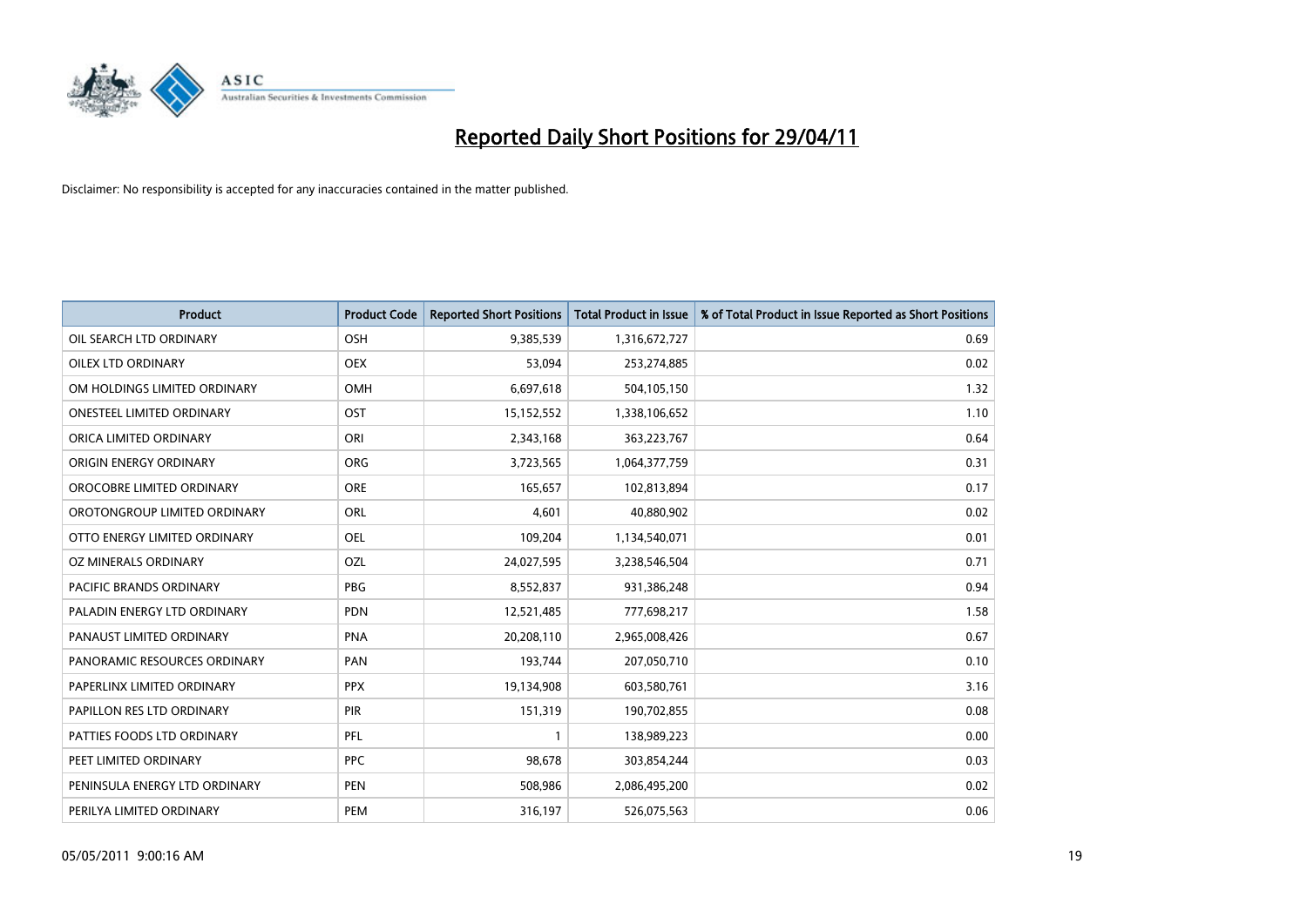

| <b>Product</b>                       | <b>Product Code</b> | <b>Reported Short Positions</b> | <b>Total Product in Issue</b> | % of Total Product in Issue Reported as Short Positions |
|--------------------------------------|---------------------|---------------------------------|-------------------------------|---------------------------------------------------------|
| PERPETUAL LIMITED ORDINARY           | PPT                 | 2,330,253                       | 44,669,352                    | 5.23                                                    |
| PERSEUS MINING LTD ORDINARY          | PRU                 | 3,158,235                       | 424,017,088                   | 0.74                                                    |
| PETSEC ENERGY ORDINARY               | <b>PSA</b>          | 223,332                         | 231,283,622                   | 0.10                                                    |
| PHARMAXIS LTD ORDINARY               | <b>PXS</b>          | 334,101                         | 228,227,809                   | 0.13                                                    |
| PHOTON GROUP LTD ORDINARY            | PGA                 | 250,510                         | 1,540,886,866                 | 0.02                                                    |
| PLATINUM ASSET ORDINARY              | <b>PTM</b>          | 6,948,503                       | 561,347,878                   | 1.24                                                    |
| PLATINUM AUSTRALIA ORDINARY          | <b>PLA</b>          | 3,825,756                       | 392,430,039                   | 0.98                                                    |
| PLATINUM CAPITAL LTD ORDINARY        | <b>PMC</b>          |                                 | 164,959,410                   | 0.00                                                    |
| <b>PMP LIMITED ORDINARY</b>          | <b>PMP</b>          | 47,145                          | 335,338,483                   | 0.01                                                    |
| PORT BOUVARD LIMITED ORDINARY        | PBD                 | 6,754                           | 593,868,295                   | 0.00                                                    |
| PRANA BIOTECHNOLOGY ORDINARY         | PBT                 | 307,000                         | 269,292,203                   | 0.11                                                    |
| PREMIER INVESTMENTS ORDINARY         | <b>PMV</b>          | 322,894                         | 155,062,831                   | 0.20                                                    |
| PRIMA BIOMED LTD ORDINARY            | <b>PRR</b>          | 198,911                         | 807,879,434                   | 0.02                                                    |
| PRIMARY HEALTH CARE ORDINARY         | PRY                 | 11,502,596                      | 497,349,803                   | 2.31                                                    |
| PRIME INFR GROUP. STAPLED SECURITIES | PIH                 | 308,735                         | 351,776,795                   | 0.09                                                    |
| PRIME MEDIA GRP LTD ORDINARY         | PRT                 | 14,825                          | 366,330,303                   | 0.00                                                    |
| PROGEN PHARMACEUTIC ORDINARY         | <b>PGL</b>          | 151,596                         | 24,709,097                    | 0.61                                                    |
| PROGRAMMED ORDINARY                  | <b>PRG</b>          | 379,852                         | 118,169,908                   | 0.32                                                    |
| PSIVIDA CORP CDI 1:1                 | <b>PVA</b>          | 6,878                           | 8,896,217                     | 0.08                                                    |
| <b>QANTAS AIRWAYS ORDINARY</b>       | QAN                 | 36,530,073                      | 2,265,123,620                 | 1.60                                                    |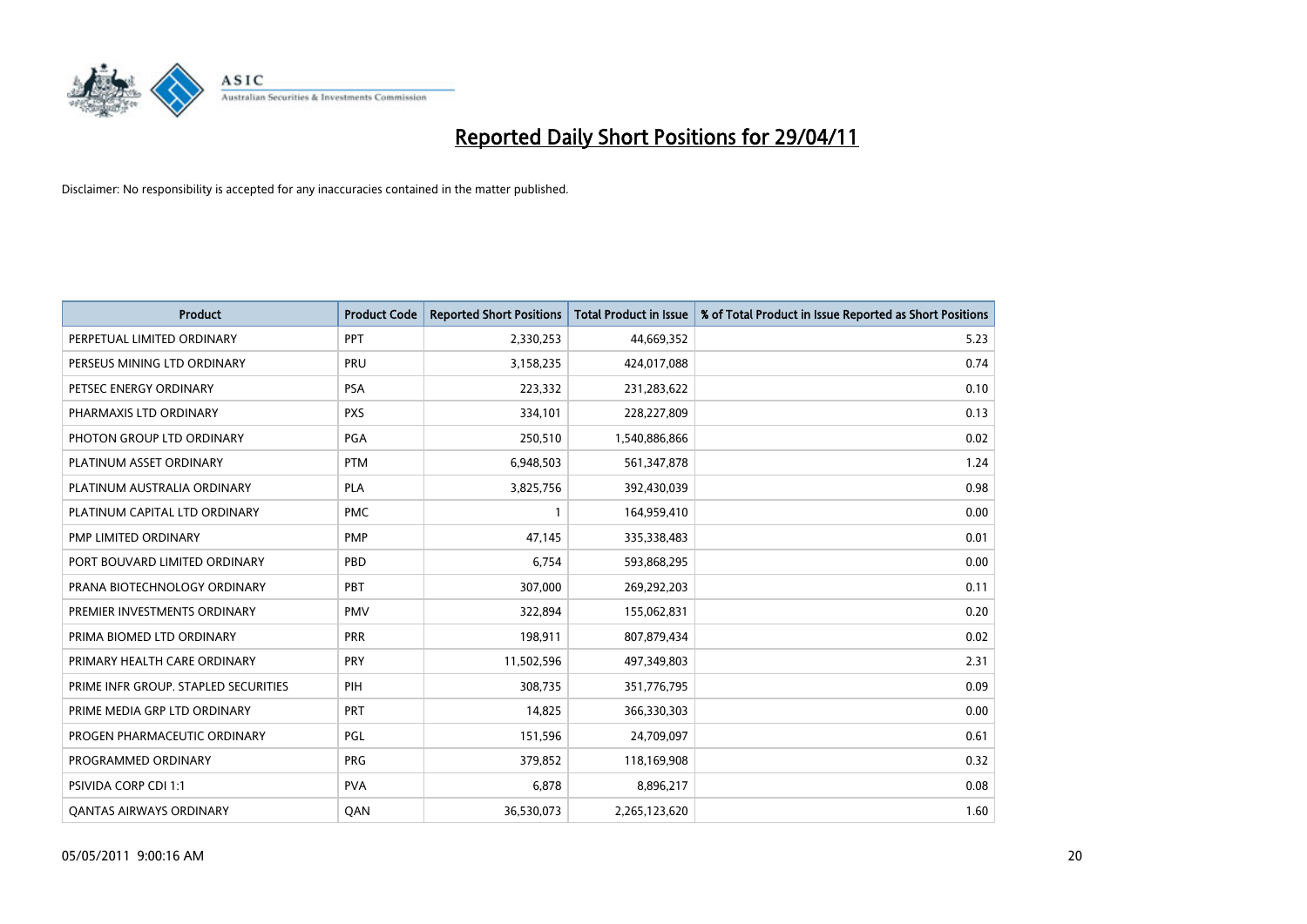

| <b>Product</b>                       | <b>Product Code</b> | <b>Reported Short Positions</b> | <b>Total Product in Issue</b> | % of Total Product in Issue Reported as Short Positions |
|--------------------------------------|---------------------|---------------------------------|-------------------------------|---------------------------------------------------------|
| OBE INSURANCE GROUP ORDINARY         | <b>OBE</b>          | 19,759,303                      | 1,092,653,182                 | 1.77                                                    |
| OR NATIONAL LIMITED ORDINARY         | <b>ORN</b>          | 22,446,541                      | 2,440,000,000                 | 0.91                                                    |
| <b>QUBE LOGISTICS ORDINARY UNITS</b> | <b>QUB</b>          | 18,384,721                      | 610,839,329                   | 3.01                                                    |
| RAMELIUS RESOURCES ORDINARY          | <b>RMS</b>          | 167,000                         | 291,658,795                   | 0.05                                                    |
| RAMSAY HEALTH CARE ORDINARY          | <b>RHC</b>          | 2,489,189                       | 202,081,252                   | 1.24                                                    |
| <b>RCR TOMLINSON ORDINARY</b>        | <b>RCR</b>          | 68,892                          | 131,897,672                   | 0.05                                                    |
| <b>REA GROUP ORDINARY</b>            | <b>REA</b>          | 67,093                          | 130,401,680                   | 0.04                                                    |
| RECKON LIMITED ORDINARY              | <b>RKN</b>          | 9,942                           | 133,384,060                   | 0.01                                                    |
| <b>RED 5 LIMITED ORDINARY</b>        | <b>RED</b>          | 6,638                           | 1,283,597,526                 | 0.00                                                    |
| <b>RED FORK ENERGY ORDINARY</b>      | <b>RFE</b>          | 265,514                         | 160,035,000                   | 0.16                                                    |
| REDFLEX HOLDINGS ORDINARY            | <b>RDF</b>          | 3,723                           | 110,345,599                   | 0.00                                                    |
| REED RESOURCES LTD ORDINARY          | <b>RDR</b>          | 307,716                         | 262,237,201                   | 0.12                                                    |
| <b>REGIS RESOURCES ORDINARY</b>      | <b>RRL</b>          | 2,506,918                       | 431,181,415                   | 0.56                                                    |
| RESMED INC CDI 10:1                  | <b>RMD</b>          | 9,356,015                       | 1,534,676,730                 | 0.61                                                    |
| RESOLUTE MINING ORDINARY             | <b>RSG</b>          | 4,608,539                       | 467,464,116                   | 0.98                                                    |
| RESOURCE AND INVEST. ORDINARY        | <b>RNI</b>          | 17,500                          | 124,579,308                   | 0.01                                                    |
| <b>RESOURCE GENERATION ORDINARY</b>  | <b>RES</b>          | 296,247                         | 250,200,530                   | 0.12                                                    |
| RETAIL FOOD GROUP ORDINARY           | <b>RFG</b>          | 356                             | 107,788,918                   | 0.00                                                    |
| REVERSE CORP LIMITED ORDINARY        | <b>REF</b>          | 25,141                          | 92,382,175                    | 0.03                                                    |
| REX MINERALS LIMITED ORDINARY        | <b>RXM</b>          | 210,848                         | 151,438,879                   | 0.14                                                    |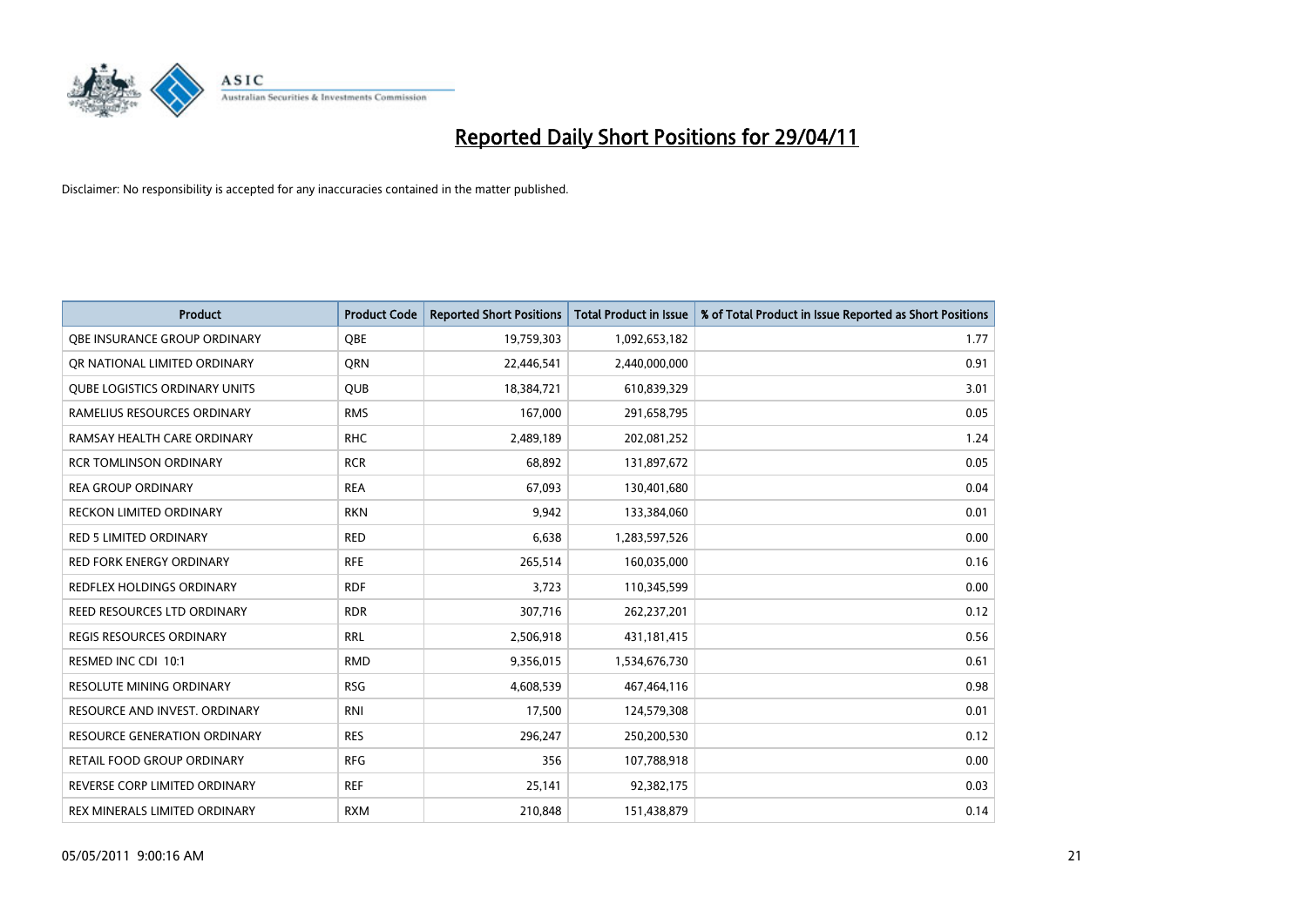

| <b>Product</b>                    | <b>Product Code</b> | <b>Reported Short Positions</b> | Total Product in Issue | % of Total Product in Issue Reported as Short Positions |
|-----------------------------------|---------------------|---------------------------------|------------------------|---------------------------------------------------------|
| <b>RHG LIMITED ORDINARY</b>       | <b>RHG</b>          | 70,656                          | 318,745,978            | 0.01                                                    |
| RIDLEY CORPORATION ORDINARY       | <b>RIC</b>          | 808,517                         | 307,817,071            | 0.26                                                    |
| RIO TINTO LIMITED ORDINARY        | <b>RIO</b>          | 16,028,786                      | 435,758,720            | 3.68                                                    |
| <b>RIVERCITY MOTORWAY STAPLED</b> | <b>RCY</b>          | 132,000                         | 957,010,115            | 0.01                                                    |
| RIVERSDALE MINING ORDINARY        | <b>RIV</b>          | 85,139                          | 244,431,186            | 0.03                                                    |
| ROBUST RESOURCES ORDINARY         | <b>ROL</b>          | 1,128,179                       | 84,944,097             | 1.33                                                    |
| ROC OIL COMPANY ORDINARY          | <b>ROC</b>          | 6,170,393                       | 713,154,560            | 0.85                                                    |
| RP DATA LTD ORDINARY              | <b>RPX</b>          | 364,043                         | 149,246,421            | 0.24                                                    |
| SAI GLOBAL LIMITED ORDINARY       | SAI                 | 209,177                         | 199,552,155            | 0.10                                                    |
| SALMAT LIMITED ORDINARY           | <b>SLM</b>          | 142,537                         | 159,767,799            | 0.09                                                    |
| SAMSON OIL & GAS LTD ORDINARY     | SSN                 | 3,429,860                       | 1,726,088,509          | 0.19                                                    |
| SANDFIRE RESOURCES ORDINARY       | <b>SFR</b>          | 721,702                         | 148,309,969            | 0.47                                                    |
| <b>SANTOS LTD ORDINARY</b>        | <b>STO</b>          | 6,080,034                       | 877,955,664            | 0.70                                                    |
| SARACEN MINERAL ORDINARY          | SAR                 | 887,118                         | 492,151,415            | 0.16                                                    |
| SEDGMAN LIMITED ORDINARY          | <b>SDM</b>          | 440,059                         | 209,752,689            | 0.21                                                    |
| SEEK LIMITED ORDINARY             | <b>SEK</b>          | 8,230,166                       | 336,584,488            | 2.44                                                    |
| SENETAS CORPORATION ORDINARY      | <b>SEN</b>          | 756,999                         | 463,105,195            | 0.16                                                    |
| SENEX ENERGY LIMITED ORDINARY     | SXY                 | 21,492                          | 744,320,231            | 0.00                                                    |
| SERVCORP LIMITED ORDINARY         | SRV                 | 74,349                          | 98,440,807             | 0.07                                                    |
| SERVICE STREAM ORDINARY           | <b>SSM</b>          | 344,663                         | 283,418,867            | 0.12                                                    |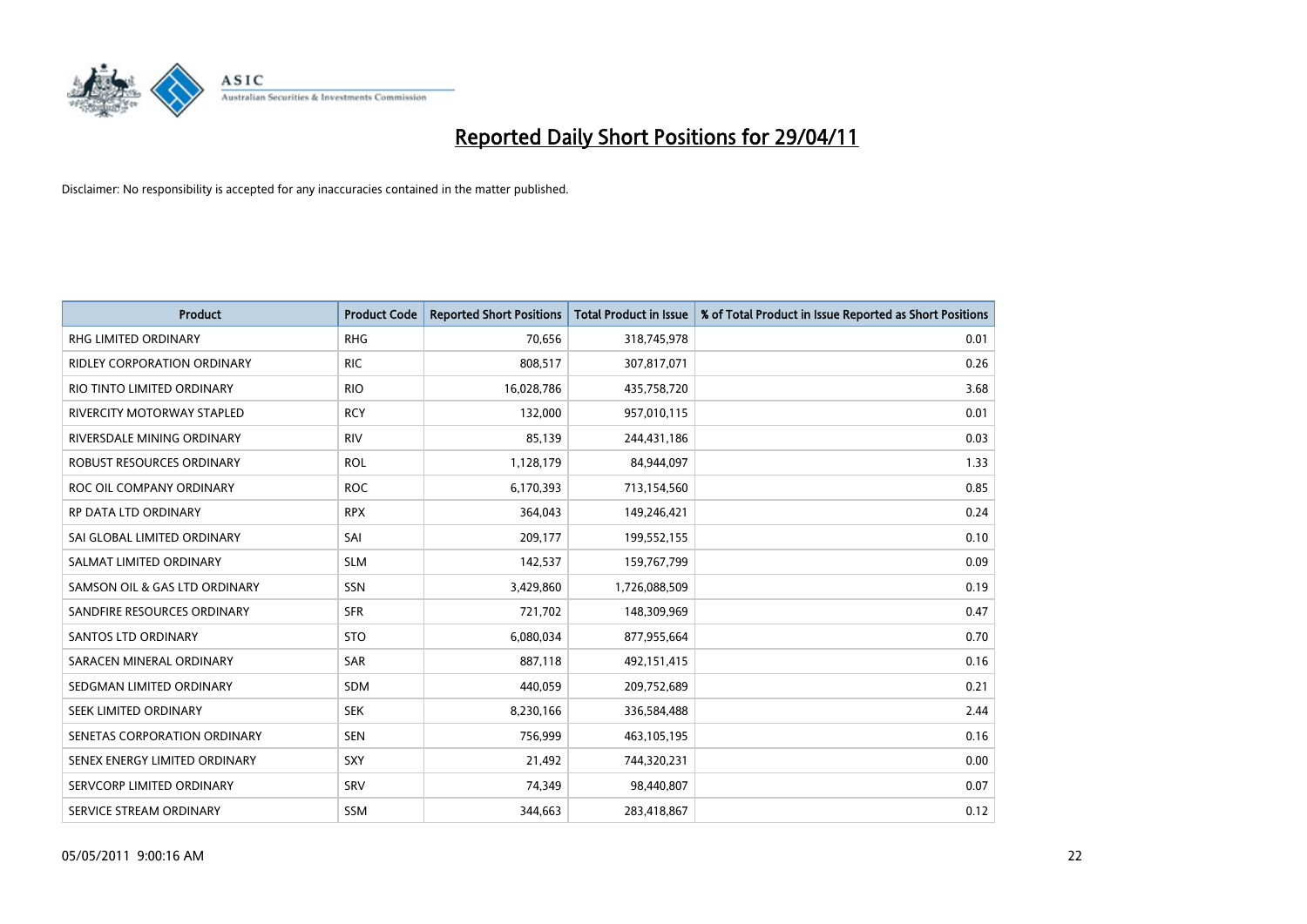

| <b>Product</b>                           | <b>Product Code</b> | <b>Reported Short Positions</b> | <b>Total Product in Issue</b> | % of Total Product in Issue Reported as Short Positions |
|------------------------------------------|---------------------|---------------------------------|-------------------------------|---------------------------------------------------------|
| SEVEN GROUP HOLDINGS ORDINARY            | <b>SVW</b>          | 831,595                         | 305,910,281                   | 0.25                                                    |
| SIGMA PHARMACEUTICAL ORDINARY            | <b>SIP</b>          | 18,609,707                      | 1,178,626,572                 | 1.57                                                    |
| SIHAYO GOLD LIMITED ORDINARY             | <b>SIH</b>          | 51.779                          | 693,986,646                   | 0.01                                                    |
| SILEX SYSTEMS ORDINARY                   | <b>SLX</b>          | 375,287                         | 170,128,997                   | 0.21                                                    |
| SILVER LAKE RESOURCE ORDINARY            | <b>SLR</b>          | 111,662                         | 178,882,838                   | 0.05                                                    |
| SIMS METAL MGMT LTD ORDINARY             | SGM                 | 3,453,821                       | 205,393,914                   | 1.65                                                    |
| SINGAPORE TELECOMM. CHESS DEPOSITARY INT | SGT                 | 5,156,645                       | 276,569,442                   | 1.85                                                    |
| SKILLED GROUP LTD ORDINARY               | <b>SKE</b>          | 124,483                         | 232,963,526                   | 0.05                                                    |
| SKY CITY ENTERTAIN, ORDINARY             | <b>SKC</b>          | 114,200                         | 576,958,340                   | 0.02                                                    |
| <b>SKY NETWORK ORDINARY</b>              | <b>SKT</b>          | 55,999                          | 389,139,785                   | 0.01                                                    |
| <b>SLATER &amp; GORDON ORDINARY</b>      | SGH                 | 5,842                           | 149,320,168                   | 0.00                                                    |
| SMS MANAGEMENT, ORDINARY                 | <b>SMX</b>          | 67,174                          | 67,661,358                    | 0.09                                                    |
| SONIC HEALTHCARE ORDINARY                | <b>SHL</b>          | 7,799,932                       | 388,429,875                   | 2.00                                                    |
| SOUL PATTINSON (W.H) ORDINARY            | SOL                 | 33,660                          | 238,640,580                   | 0.01                                                    |
| SOUTH BOULDER MINES ORDINARY             | <b>STB</b>          | 4,126                           | 86,115,688                    | 0.00                                                    |
| SP AUSNET STAPLED SECURITIES             | SPN                 | 5,914,907                       | 2,795,115,439                 | 0.21                                                    |
| SPARK INFRASTRUCTURE STAPLED NOTE & UNIT | SKI                 | 17,467,873                      | 1,326,734,264                 | 1.32                                                    |
| SPDR 200 FUND ETF UNITS                  | <b>STW</b>          | 8                               | 50,839,159                    | 0.00                                                    |
| SPECIALTY FASHION ORDINARY               | <b>SFH</b>          | 1,871,391                       | 191,686,122                   | 0.97                                                    |
| SPHERE MINERALS LTD ORDINARY             | <b>SPH</b>          | 1,991                           | 171,348,151                   | 0.00                                                    |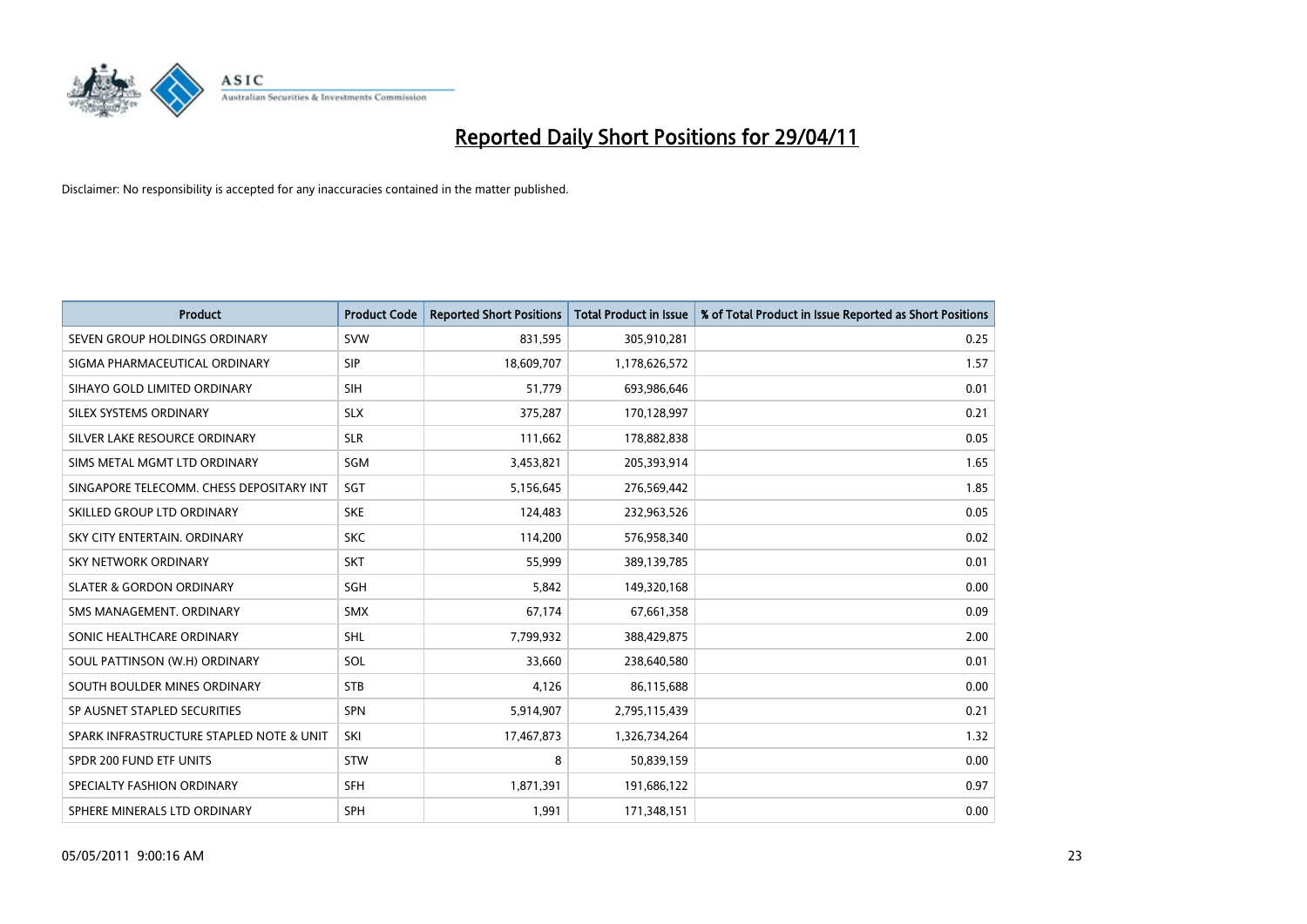

| <b>Product</b>                | <b>Product Code</b> | <b>Reported Short Positions</b> | <b>Total Product in Issue</b> | % of Total Product in Issue Reported as Short Positions |
|-------------------------------|---------------------|---------------------------------|-------------------------------|---------------------------------------------------------|
| SPOTLESS GROUP LTD ORDINARY   | SPT                 | 2,198,772                       | 262,766,725                   | 0.82                                                    |
| ST BARBARA LIMITED ORDINARY   | <b>SBM</b>          | 3,758,928                       | 325,615,389                   | 1.15                                                    |
| STAGING CONNECTIONS ORDINARY  | <b>STG</b>          | 2,917,189                       | 78,317,726                    | 3.72                                                    |
| STANMORE COAL LTD ORDINARY    | <b>SMR</b>          | 73,240                          | 88,270,738                    | 0.08                                                    |
| STARPHARMA HOLDINGS ORDINARY  | SPL                 | 186,210                         | 247,402,721                   | 0.07                                                    |
| STH AMERICAN COR LTD ORDINARY | SAY                 | 9,200                           | 245,846,493                   | 0.00                                                    |
| STHN CROSS MEDIA ORDINARY     | SXL                 | 5,975,267                       | 651,086,366                   | 0.91                                                    |
| STOCKLAND UNITS/ORD STAPLED   | SGP                 | 11,627,790                      | 2,383,036,717                 | 0.48                                                    |
| STRAITS RES LTD. ORDINARY     | SRO                 | 8,171,407                       | 324,355,749                   | 2.52                                                    |
| STW COMMUNICATIONS ORDINARY   | SGN                 | 259,117                         | 364,310,964                   | 0.06                                                    |
| SUN RESOURCES NL ORDINARY     | <b>SUR</b>          | 25,000                          | 444,369,734                   | 0.01                                                    |
| SUNCORP GROUP LTD ORDINARY    | <b>SUN</b>          | 7,315,635                       | 1,286,600,980                 | 0.55                                                    |
| SUNDANCE ENERGY ORDINARY      | <b>SEA</b>          | 35,516                          | 276,709,585                   | 0.01                                                    |
| SUNDANCE RESOURCES ORDINARY   | <b>SDL</b>          | 10,697,980                      | 2,721,839,168                 | 0.39                                                    |
| SUNLAND GROUP LTD ORDINARY    | <b>SDG</b>          | 25,544                          | 224,881,794                   | 0.01                                                    |
| SUPER RET REP LTD ORDINARY    | <b>SUL</b>          | 185,140                         | 130,018,739                   | 0.15                                                    |
| SWICK MINING ORDINARY         | <b>SWK</b>          | 1,548                           | 236,724,970                   | 0.00                                                    |
| SYMEX HOLDINGS ORDINARY       | SYM                 | 6,633                           | 142,481,091                   | 0.00                                                    |
| TABCORP HOLDINGS LTD ORDINARY | <b>TAH</b>          | 2,629,661                       | 688,019,737                   | 0.34                                                    |
| TALENT2 INTERNATION ORDINARY  | <b>TWO</b>          | 9,801                           | 142,434,450                   | 0.01                                                    |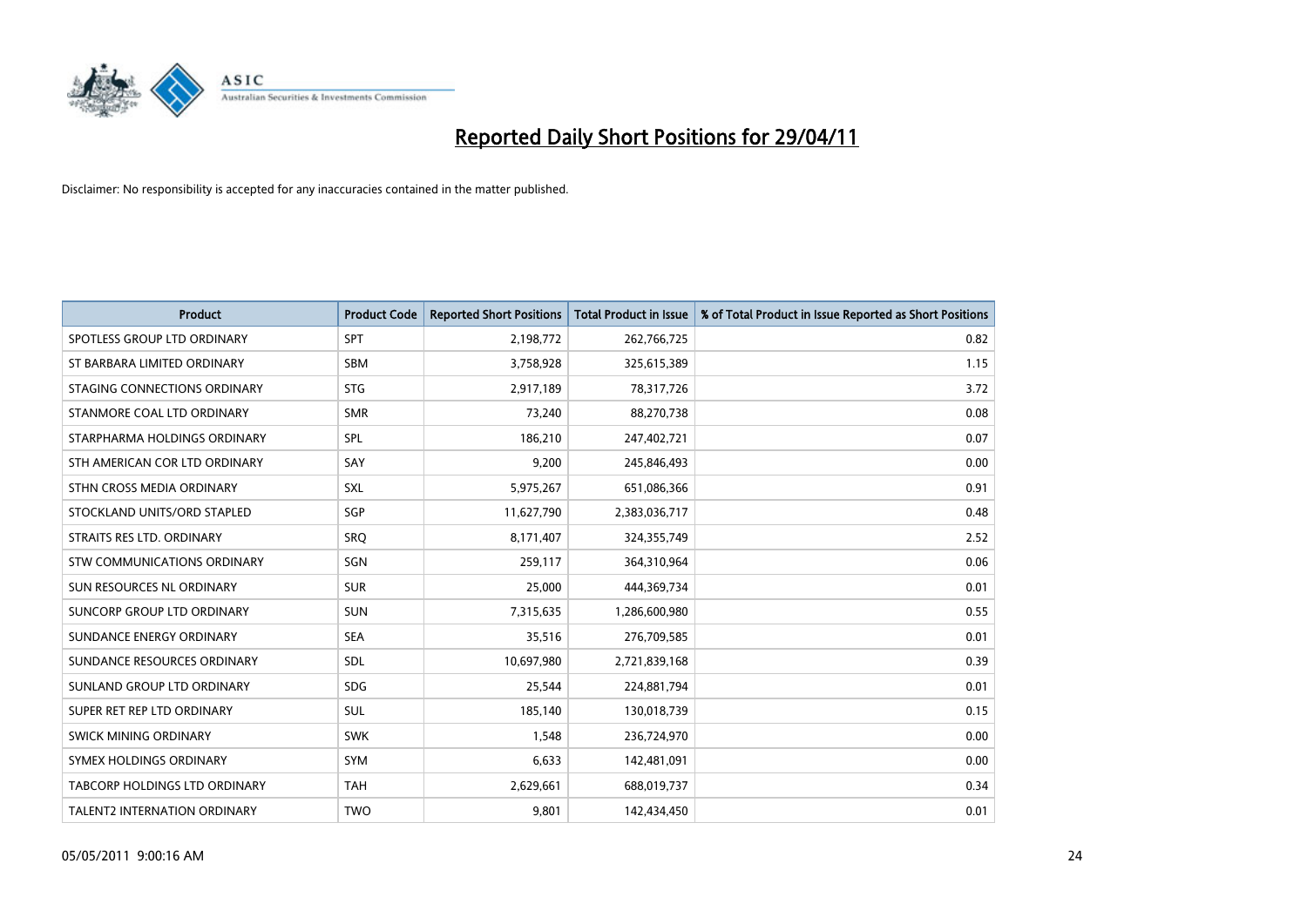

| <b>Product</b>                      | <b>Product Code</b> | <b>Reported Short Positions</b> | <b>Total Product in Issue</b> | % of Total Product in Issue Reported as Short Positions |
|-------------------------------------|---------------------|---------------------------------|-------------------------------|---------------------------------------------------------|
| <b>TALISMAN MINING ORDINARY</b>     | <b>TLM</b>          | 3,079                           | 130,438,627                   | 0.00                                                    |
| TAP OIL LIMITED ORDINARY            | <b>TAP</b>          | 725,668                         | 240,967,311                   | 0.30                                                    |
| <b>TARGET ENERGY ORDINARY</b>       | <b>TEX</b>          | 240.000                         | 249,471,966                   | 0.10                                                    |
| TASSAL GROUP LIMITED ORDINARY       | <b>TGR</b>          | 33,074                          | 146,304,404                   | 0.01                                                    |
| <b>TATTS GROUP LTD ORDINARY</b>     | <b>TTS</b>          | 13,709,401                      | 1,318,683,208                 | 1.02                                                    |
| <b>TELECOM CORPORATION ORDINARY</b> | <b>TEL</b>          | 20,708,682                      | 1,924,652,813                 | 1.08                                                    |
| TELSTRA CORPORATION, ORDINARY       | <b>TLS</b>          | 31,068,082                      | 12,443,074,357                | 0.23                                                    |
| TEN NETWORK HOLDINGS ORDINARY       | <b>TEN</b>          | 37, 317, 214                    | 1,045,236,720                 | 3.56                                                    |
| TERANGA GOLD CORP CDI 1:1           | <b>TGZ</b>          | 191,818                         | 150,228,220                   | 0.11                                                    |
| TFS CORPORATION LTD ORDINARY        | <b>TFC</b>          | 65,951                          | 275,789,494                   | 0.02                                                    |
| THE REJECT SHOP ORDINARY            | <b>TRS</b>          | 433,758                         | 26,033,570                    | 1.65                                                    |
| THOR MINING PLC CHESS DEPOSITARY    | <b>THR</b>          | 2,307                           | 222,489,120                   | 0.00                                                    |
| THORN GROUP LIMITED ORDINARY        | <b>TGA</b>          | 2,361                           | 129,858,924                   | 0.00                                                    |
| THUNDELARRA EXPLOR, ORDINARY        | <b>THX</b>          | 57,135                          | 153,578,927                   | 0.04                                                    |
| <b>TIGER RESOURCES ORDINARY</b>     | <b>TGS</b>          | 104,175                         | 668,635,549                   | 0.02                                                    |
| TIMBERCORP LIMITED ORDINARY         | <b>TIM</b>          | 90,074                          | 352,071,429                   | 0.02                                                    |
| TISHMAN SPEYER UNITS                | <b>TSO</b>          | 61,376                          | 338,440,904                   | 0.02                                                    |
| TNG LIMITED ORDINARY                | <b>TNG</b>          | 4,321                           | 284,803,062                   | 0.00                                                    |
| TOLL HOLDINGS LTD ORDINARY          | <b>TOL</b>          | 18,662,484                      | 710,128,531                   | 2.64                                                    |
| TORO ENERGY LIMITED ORDINARY        | <b>TOE</b>          | 149,404                         | 964,936,676                   | 0.01                                                    |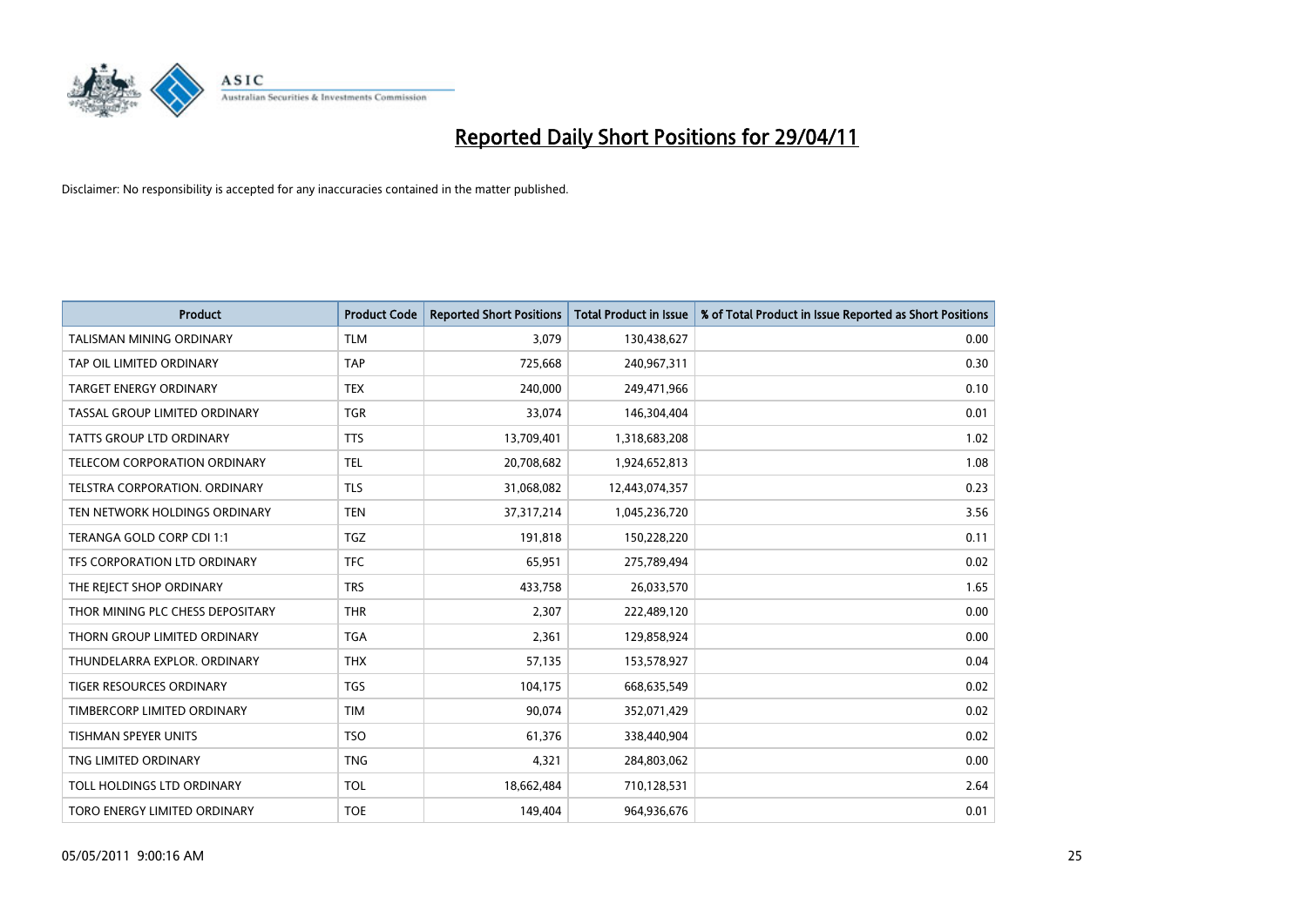

| <b>Product</b>                            | <b>Product Code</b> | <b>Reported Short Positions</b> | <b>Total Product in Issue</b> | % of Total Product in Issue Reported as Short Positions |
|-------------------------------------------|---------------------|---------------------------------|-------------------------------|---------------------------------------------------------|
| <b>TOWER AUSTRALIA ORDINARY</b>           | <b>TAL</b>          | 391,265                         | 419,652,394                   | 0.08                                                    |
| TOWER LIMITED ORDINARY                    | <b>TWR</b>          | 690,119                         | 263,603,448                   | 0.26                                                    |
| <b>TOX FREE SOLUTIONS ORDINARY</b>        | <b>TOX</b>          | 46.592                          | 92,290,500                    | 0.04                                                    |
| TPG TELECOM LIMITED ORDINARY              | <b>TPM</b>          | 3,638,977                       | 775,522,421                   | 0.46                                                    |
| TRANSFIELD SERV INFR STAPLED SECURITIES   | <b>TSI</b>          | 195                             | 438,756,421                   | 0.00                                                    |
| <b>TRANSFIELD SERVICES ORDINARY</b>       | <b>TSE</b>          | 9,243,130                       | 549,715,957                   | 1.70                                                    |
| TRANSPACIFIC INDUST, ORDINARY             | <b>TPI</b>          | 15,415,293                      | 960,638,735                   | 1.58                                                    |
| TRANSURBAN GROUP TRIPLE STAPLED SEC.      | <b>TCL</b>          | 4,844,232                       | 1,443,543,731                 | 0.29                                                    |
| TRINITY GROUP STAPLED SECURITIES          | <b>TCO</b>          | 3,419                           | 203,405,927                   | 0.00                                                    |
| TROY RESOURCES NL ORDINARY                | <b>TRY</b>          | 49,721                          | 87,968,823                    | 0.04                                                    |
| UGL LIMITED ORDINARY                      | <b>UGL</b>          | 5,440,318                       | 166,047,171                   | 3.27                                                    |
| UNILIFE CORPORATION CDI US PROHIBITED     | <b>UNS</b>          | 140,839                         | 273,245,765                   | 0.04                                                    |
| UXC LIMITED ORDINARY                      | <b>UXC</b>          | 45,584                          | 305,789,718                   | 0.01                                                    |
| VALAD PROPERTY GROUP STAPLED US PROHIBIT. | <b>VPG</b>          | 3,917,077                       | 115,108,116                   | 3.40                                                    |
| <b>VDM GROUP LIMITED ORDINARY</b>         | <b>VMG</b>          | 11,116                          | 193,127,749                   | 0.01                                                    |
| <b>VENTURE MINERALS ORDINARY</b>          | <b>VMS</b>          | 179,358                         | 220,943,592                   | 0.08                                                    |
| VIRGIN BLUE HOLDINGS ORDINARY             | <b>VBA</b>          | 39,523,423                      | 2,210,197,600                 | 1.79                                                    |
| VISION GROUP HLDGS ORDINARY               | <b>VGH</b>          | 78,000                          | 74,061,110                    | 0.11                                                    |
| <b>VITA GROUP LTD ORDINARY</b>            | <b>VTG</b>          | 75,190                          | 142,499,800                   | 0.05                                                    |
| VITERRA INC CDI 1:1                       | <b>VTA</b>          | 3,828                           | 68,629,939                    | 0.01                                                    |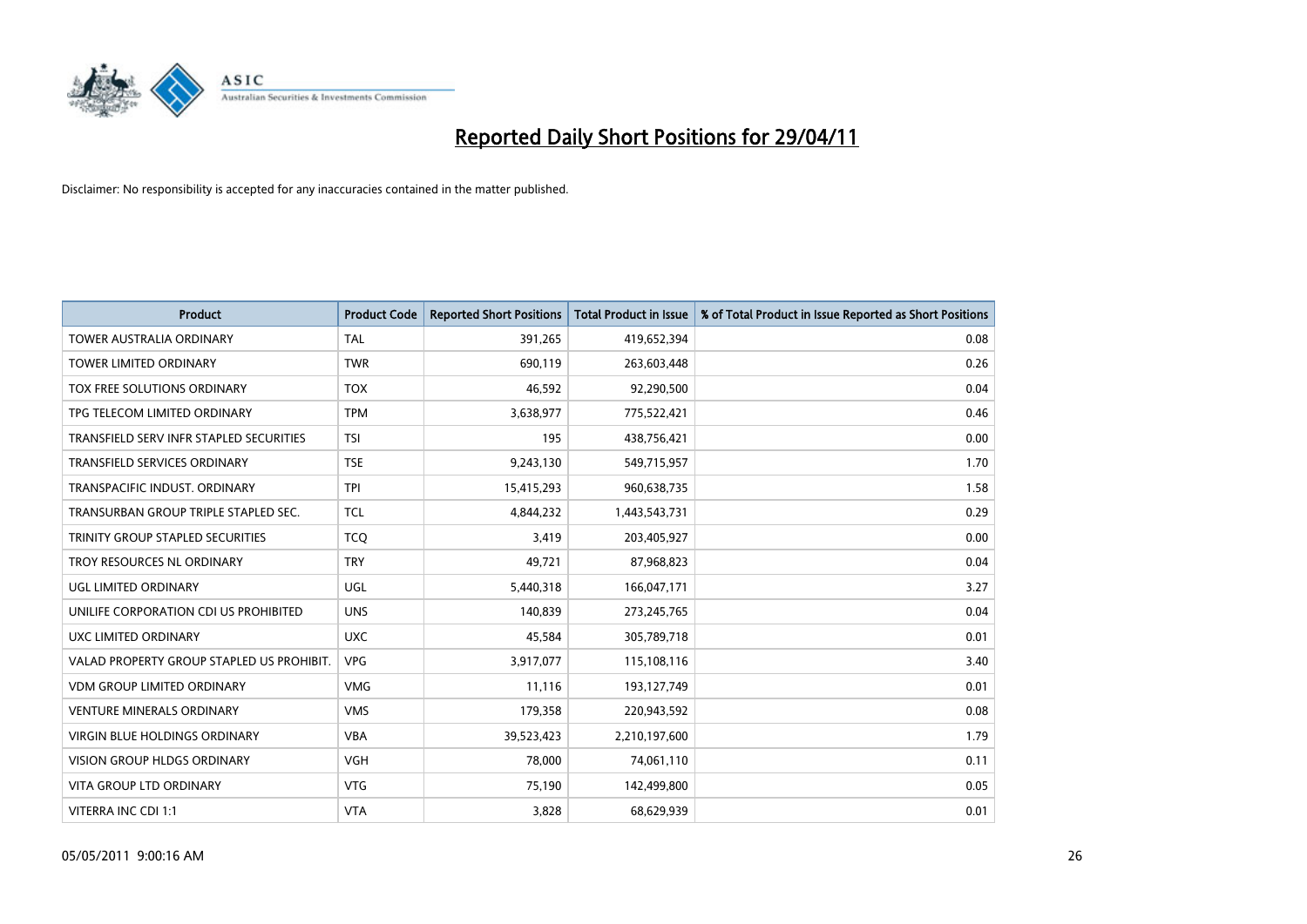

| <b>Product</b>                           | <b>Product Code</b> | <b>Reported Short Positions</b> | <b>Total Product in Issue</b> | % of Total Product in Issue Reported as Short Positions |
|------------------------------------------|---------------------|---------------------------------|-------------------------------|---------------------------------------------------------|
| WASABI ENERGY LTD, ORDINARY              | <b>WAS</b>          | 442,195                         | 2,167,913,828                 | 0.02                                                    |
| <b>WATPAC LIMITED ORDINARY</b>           | <b>WTP</b>          | 43,121                          | 183,341,382                   | 0.01                                                    |
| <b>WDS LIMITED ORDINARY</b>              | <b>WDS</b>          | 701                             | 144,055,662                   | 0.00                                                    |
| WEBJET LIMITED ORDINARY                  | <b>WEB</b>          | 347,313                         | 77,961,278                    | 0.45                                                    |
| <b>WESFARMERS LIMITED ORDINARY</b>       | <b>WES</b>          | 21,000,304                      | 1,005,191,394                 | 2.06                                                    |
| WESFARMERS LIMITED PARTIALLY PROTECTED   | <b>WESN</b>         | 83,145                          | 151,880,768                   | 0.05                                                    |
| WEST AUSTRALIAN NEWS ORDINARY            | <b>WAN</b>          | 1,626,629                       | 610,327,899                   | 0.25                                                    |
| <b>WESTERN AREAS NL ORDINARY</b>         | <b>WSA</b>          | 8,730,478                       | 179,735,899                   | 4.87                                                    |
| WESTERN DESERT RES. ORDINARY             | <b>WDR</b>          | 948                             | 154,688,785                   | 0.00                                                    |
| WESTFIELD GROUP ORD/UNIT STAPLED SEC     | <b>WDC</b>          | 9,105,269                       | 2,308,988,539                 | 0.37                                                    |
| <b>WESTFIELD RETAIL TST UNIT STAPLED</b> | <b>WRT</b>          | 25,918,430                      | 3,054,166,195                 | 0.86                                                    |
| WESTPAC BANKING CORP ORDINARY            | <b>WBC</b>          | 24,343,535                      | 3,009,460,059                 | 0.78                                                    |
| WHITE ENERGY COMPANY ORDINARY            | <b>WEC</b>          | 3,707,935                       | 316,104,241                   | 1.16                                                    |
| <b>WHITEHAVEN COAL ORDINARY</b>          | <b>WHC</b>          | 1,066,330                       | 493,800,069                   | 0.22                                                    |
| WHK GROUP LIMITED ORDINARY               | <b>WHG</b>          | 34,194                          | 265,142,652                   | 0.01                                                    |
| <b>WILDHORSE ENERGY ORDINARY</b>         | <b>WHE</b>          | 26,413                          | 227,117,335                   | 0.01                                                    |
| WINDIMURRA VANADIUM ORDINARY             | <b>WVL</b>          | 163,685                         | 154,278,674                   | 0.11                                                    |
| WOODSIDE PETROLEUM ORDINARY              | <b>WPL</b>          | 3,841,291                       | 793,229,820                   | 0.47                                                    |
| WOOLWORTHS LIMITED ORDINARY              | <b>WOW</b>          | 3,925,221                       | 1,212,890,484                 | 0.32                                                    |
| <b>WORLEYPARSONS LTD ORDINARY</b>        | <b>WOR</b>          | 5,205,068                       | 241,295,482                   | 2.12                                                    |